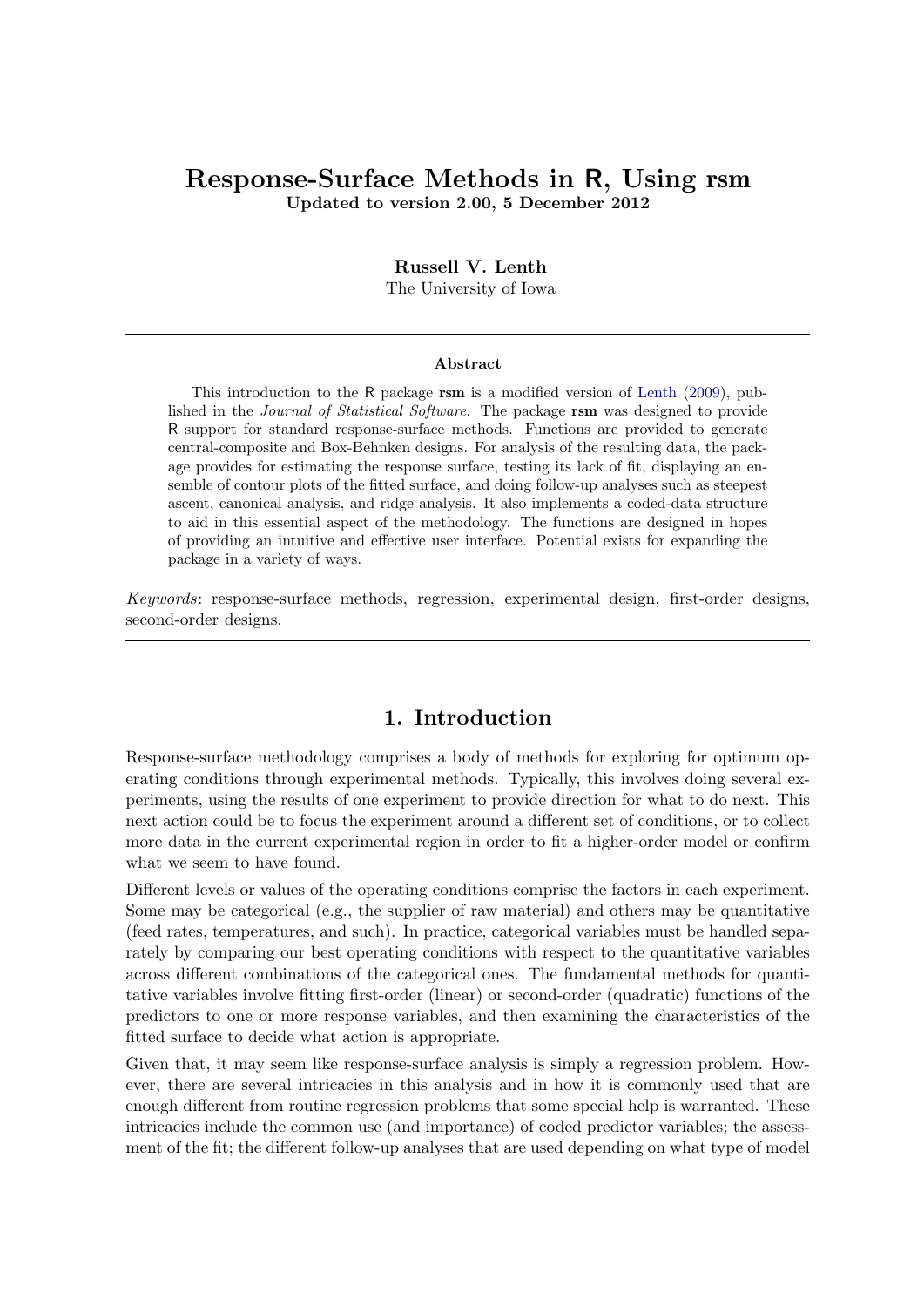#### 2 Response-Surface Methods in R, Using rsm Updated to version 2.00, 5 December 2012

is fitted, as well as the outcome of the analysis; and the importance of visualizing the response surface. Response-surface methods also involve some unique experimental-design issues, due to the emphasis on iterative experimentation and the need for relatively sparse designs that can be built-up piece-by-piece according to the evolving needs of the experimenter.

The rsm package for R (R [Development Core Team](#page-19-1) [2009\)](#page-19-1) provides several functions to facilitate classical response-surface methods, as described in texts such as [Box and Draper](#page-19-2) [\(1987\)](#page-19-2), [Khuri and Cornell](#page-19-3) [\(1996,](#page-19-3) Chapters 1–5), [Wu and Hamada](#page-20-0) [\(2000,](#page-20-0) Chapter 9), [Myers, Mont](#page-19-4)[gomery, and Anderson-Cook](#page-19-4) [\(2009\)](#page-19-4), [Box, Hunter, and Hunter](#page-19-5) [\(2005,](#page-19-5) Chapters 11–12), and [Ryan](#page-20-1) [\(2007,](#page-20-1) Chapter 10). In its current form, rsm covers only the most standard first-and second order designs and methods for one response variable; but it covers those reasonably well, and it could be expanded in the future. Multiple-response optimization is not covered in this package, but the desirability package [\(Kuhn](#page-19-6) [2009\)](#page-19-6) may be used in conjunction with predictions obtained using the rsm package. The rsm package is available from the Comprehensive R Archive Network at <http://CRAN.R-project.org/package=rsm>.

Here is a general overview of rsm. First, it provides functions and data types that provide for the coding and decoding of factor levels, since appropriate coding is an important element of response-surface analysis. These are discussed in Section [2.](#page-1-0) Second, it provides functions for generating standard designs (currently, central-composite and Box-Behnken), and building blocks thereof, and examining their variance function; see Section [3.](#page-3-0) Third (Section [4\)](#page-9-0), it extends R's lm function to simplify the specification of standard response-surface models, and provide appropriate summaries. Fourth (Section [5\)](#page-13-0) it provides means of visualizing a fitted response surface (or in fact any lm object). Finally (Section [6\)](#page-14-0), it provides guidance for further experimentation, e.g., along the path of steepest ascent. Most rsm functions take advantage of R's formula capabilities to provide intuitive and transparent ways of obtaining the needed results.

To provide some context, there is good commercial software available to help with designing and analyzing response-surface experiments. The most popular include Design-Expert [\(Stat-](#page-20-2)[Ease, Inc.](#page-20-2) [2009\)](#page-20-2), JMP [\(SAS Institute, Inc.](#page-20-3) [2009\)](#page-20-3), and Statgraphics [\(StatPoint Technologies,](#page-20-4) [Inc.](#page-20-4) [2009\)](#page-20-4). These all provide for generating Box-Behnken and central-composite designs, fitting first- and second-order response surfaces, and visualizing them. These programs generally exceed rsm's capabilities (for example, more types of designs, provisions for mixture experiments, etc.); but **rsm** makes the most important methods available in R. To my knowledge, the functionality of rsm's ccd.pick function is not provided in other software, and rsm may exceed the capabilities of these programs in the generality of central-composite designs that it can create.

<span id="page-1-0"></span>The goal of this article is to present an overview of rsm and how its functions may be used to design and analyze response-surface experiments. While most important functions in the package are illustrated, we do not provide comprehensive documentation here; instead, the reader is referred to the manual and online documentation provided with the package. Further note that rsm's features were extended and somewhat modified in version 2.0, and the vignette ["Response-Surface Illustration"](#page-0-0) illustrates using the newer building-block approach to generating designs and some other newer features.

# 2. Coding of data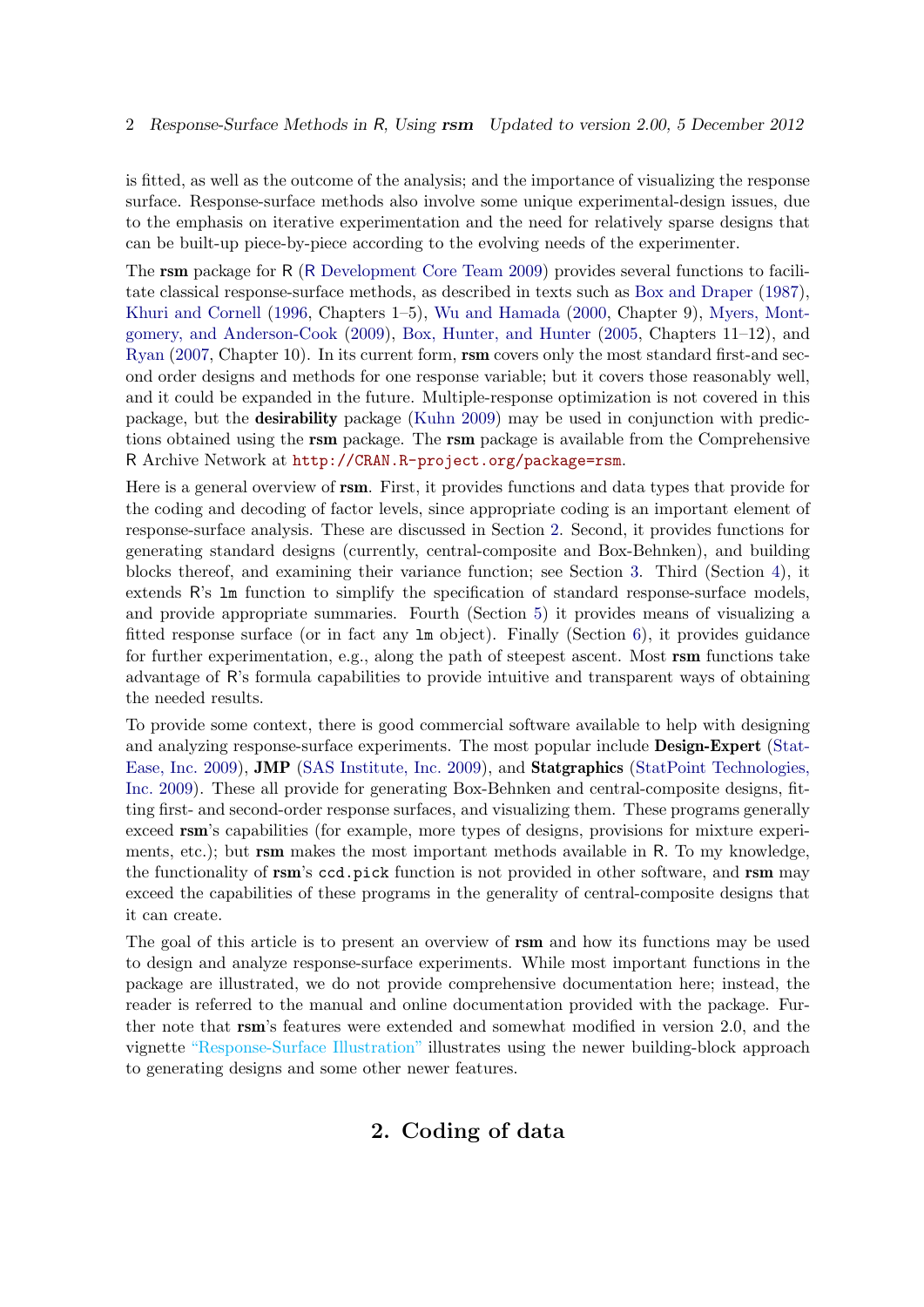An important aspect of response-surface analysis is using an appropriate coding transformation of the data. The way the data are coded affects the results of canonical analysis (see Section [4\)](#page-9-0) and steepest-ascent analysis (see Section [6\)](#page-14-0); for example, unless the scaling factors are all equal, the path of steepest ascent obtained by fitting a model to the raw predictor values will differ from the path obtained in the coded units, decoded to the original scale. Using a coding method that makes all coded variables in the experiment vary over the same range is a way of giving each predictor an equal share in potentially determining the steepest-ascent path. Thus, coding is an important step in response-surface analysis.

Accordingly, the rsm package provides for a coded.data class of objects, an extension of data.frame. The functions coded.data, as.coded.data, decode.data, recode.data, code2val, and val2code create or decode such objects. If a coded.data object is used in place of an ordinary data.frame in the call to other rsm functions such as  $r s m$  (Section [4\)](#page-9-0) or steepest (Section [6\)](#page-14-0), then appropriate additional output is provided that translates the results to the original units. The print method for a coded.data object displays the coding formulas and the data in either coded or decoded form.

As an example, consider the provided dataset ChemReact, which comes from Table 7.6 of [Myers](#page-19-4) et al. [\(2009\)](#page-19-4).

R> library("rsm") R> ChemReact

|    | Time  | Temp   | Block Yield |      |
|----|-------|--------|-------------|------|
| 1  | 80.00 | 170.00 | Β1          | 80.5 |
| 2  | 80.00 | 180.00 | Β1          | 81.5 |
| 3  | 90.00 | 170.00 | Β1          | 82.0 |
| 4  | 90.00 | 180.00 | Β1          | 83.5 |
| 5  | 85.00 | 175.00 | Β1          | 83.9 |
| 6  | 85.00 | 175.00 | Β1          | 84.3 |
| 7  | 85.00 | 175.00 | Β1          | 84.0 |
| 8  | 85.00 | 175.00 | B2          | 79.7 |
| 9  | 85.00 | 175.00 | B2          | 79.8 |
| 10 | 85.00 | 175.00 | B2          | 79.5 |
| 11 | 92.07 | 175.00 | B2          | 78.4 |
| 12 | 77.93 | 175.00 | B2          | 75.6 |
| 13 | 85.00 | 182.07 | B2          | 78.5 |
| 14 | 85.00 | 167.93 | B2          | 77.0 |

In this experiment, the data in block B1 were collected first and analyzed, after which block B2 was added and a new analysis was done. The provided datasets ChemReact1 and ChemReact2 provide these separate blocks. The first block, ChemReact1, uses factor settings of Time  $=$  $85 \pm 5$  and Temp = 175  $\pm$  5, with three center points. Thus, the coded variables are  $x_1$  = (Time  $-85/5$  and  $x_1 = (\text{Temp} - 175)/5$ . To create a coded dataset with the appropriate codings, provide this information via formulas:

R> CR1  $\leq$  coded.data(ChemReact1, x1  $\degree$  (Time - 85)/5, x2  $\degree$  (Temp - 175)/5) R> CR1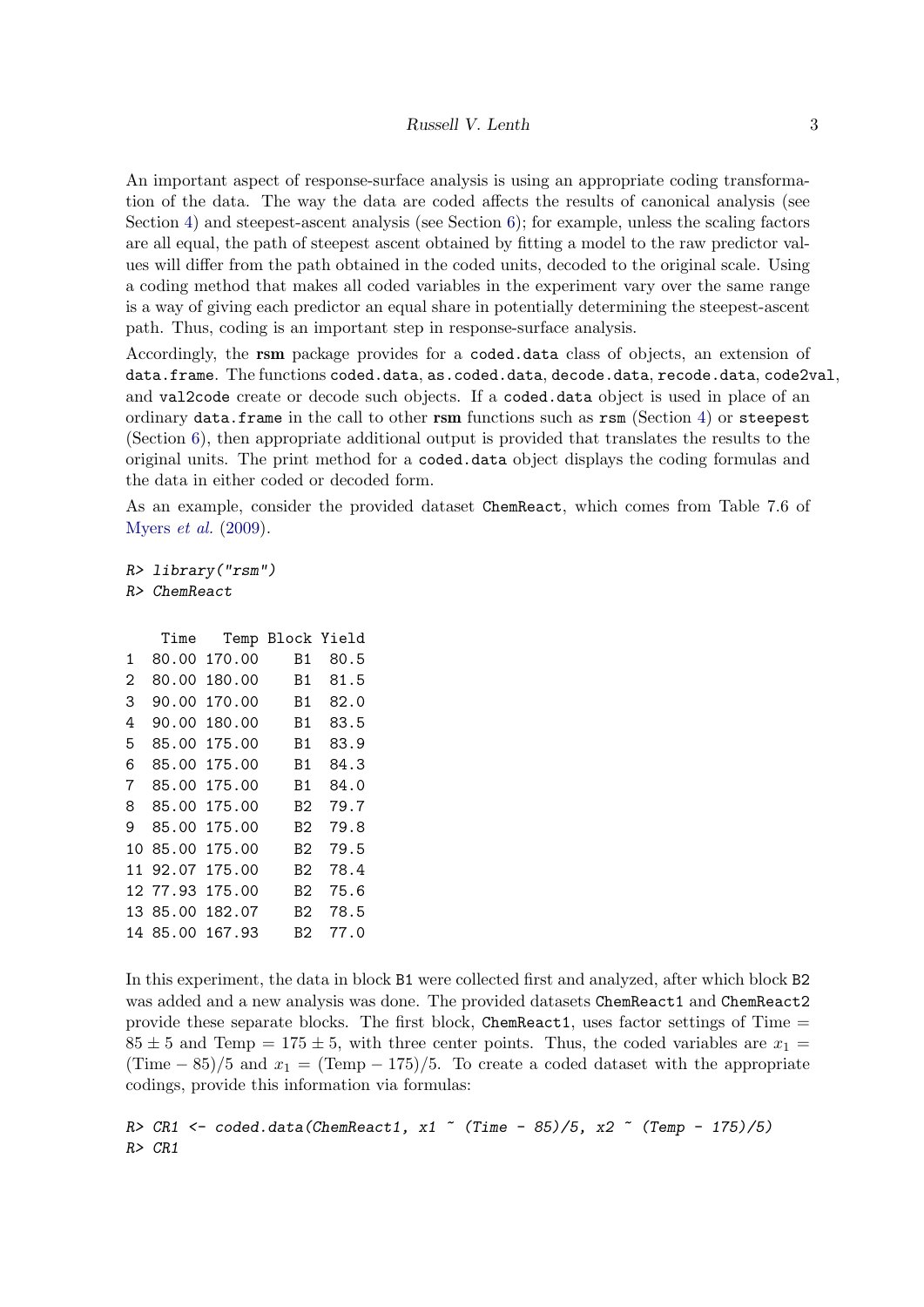Time Temp Yield 1 80 170 80.5 2 80 180 81.5 3 90 170 82.0 4 90 180 83.5 5 85 175 83.9 6 85 175 84.3 7 85 175 84.0 Data are stored in coded form using these coding formulas ...  $x1$   $(Time - 85)/5$  $x2$   $\sim$  (Temp - 175)/5

This listing looks much like the original data, but internally, the data are saved in coded form, as can be seen by coercing it to a data.frame:

```
R> as.data.frame(CR1)
```
x1 x2 Yield  $1 -1 -1 80.5$ 2 -1 1 81.5 3 1 -1 82.0 4 1 1 83.5 5 0 0 83.9 6 0 0 84.3 7 0 0 84.0

Any way of writing a linear transformation is acceptable; for example, we could have written  $x1$   $\degree$  0.2  $*$  Time - 17. Observe that coded.data actually transforms the predictor values and replaces those variables with their coded versions. To create a coded.data object from data that are already coded, use as.coded.data.

The function decode.data decodes a coded.data object. We may also easily encode or decode matrices or data frames of arbitrary values; for example,

```
R code2val(data.frame(x1 = c(0.25, 0.5), x2 = c(-1.5, -0.5)), codings(CR1))
   Time Temp
1 86.25 167.5
2 87.50 172.5
```
## 3. Generating a design

<span id="page-3-0"></span>The functions ccd and bbd are available to generate standard response-surface designs. For example, here we generate a 3-factor Box-Behnken design [\(Box and Behnken](#page-19-7) [1960\)](#page-19-7) with two center points: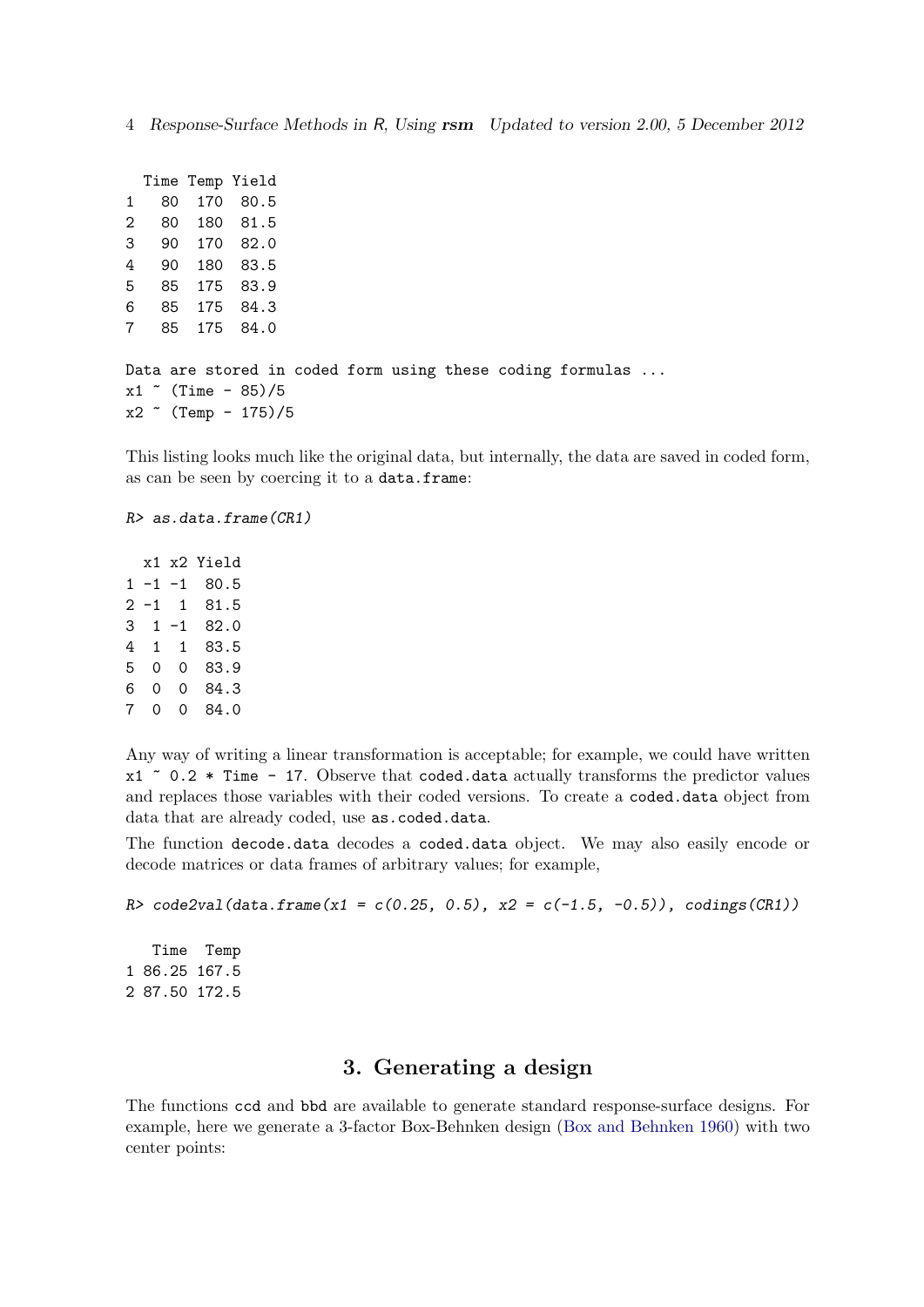```
R> bbd(3, n0 = 2, coding =
+ list(x1 \text{ " Force - } 20)/3, x2 \text{ " (Rate - } 50)/10, x3 \text{ " Polish - } 4))run.order std.order Force Rate Polish
1 1 4 23 60 4
2 2 2 23 40 4
3 3 5 17 50 3
4 4 6 23 50 3
5 5 10 20 60 3
6 6 14 20 50 4
7 7 12 20 60 5
8 8 3 17 60 4
9 9 9 20 40 3
10 10 8 23 50 5
11 1 17 40 4
12 12 7 17 50 5
13 13 11 20 40 5
14 14 13 20 50 4
Data are stored in coded form using these coding formulas ...
x1 " (Force - 20)/3
x2 (Rate - 50)/10x3 \degree Polish - 4
```
By default, the variable names are  $x1, x2, \ldots$  and the experiment is randomized. If there are 4 or 5 factors, the design is blocked by default (this is not possible for other numbers of factors), and the blocks are randomized separately.

One of the most popular response-surface designs is the central-composite design (CCD), due to [Box and Wilson](#page-19-8) [\(1951\)](#page-19-8). A simple example is the chemical-reaction experiment presented in the preceding section. These designs allow for sequential augmentation, so that we may first experiment with just one block suitable for fitting a first-order model, and then add more block(s) if a second-order fit is needed. The blocks in a CCD are of two types—one type, called a "cube" block, contains design points from a two-level factorial or fractional factorial design, plus center points; the other type, called a "star" block, contains axis points plus center points.

In the following discussion, the term "design points" refers to the non-center points in a block. The levels of the factors are coded, so that the cube blocks contain design points with coordinate values all equal to  $\pm 1$ , and center points at  $(0, 0, \ldots, 0)$ . The design points in the star blocks are at positions of  $\pm \alpha$  along each coordinate axis. The value of  $\alpha$ , and choices of replications of design points and center points, are often selected based on considerations of rotatability (i.e., the variance of the prediction depends only on the distance from the center) and orthogonality of blocks (so that the coefficients of the fitted response-surface equation are not correlated with block effects).

Table [1](#page-5-0) displays the parameters of a CCD, along with the names used by the function  $\text{ccd.pick}$  to be described shortly. Suppose that there are k variables to be varied. For the cube blocks, we start with a given  $2^{k-p}$  fractional factorial design (or full factorial, when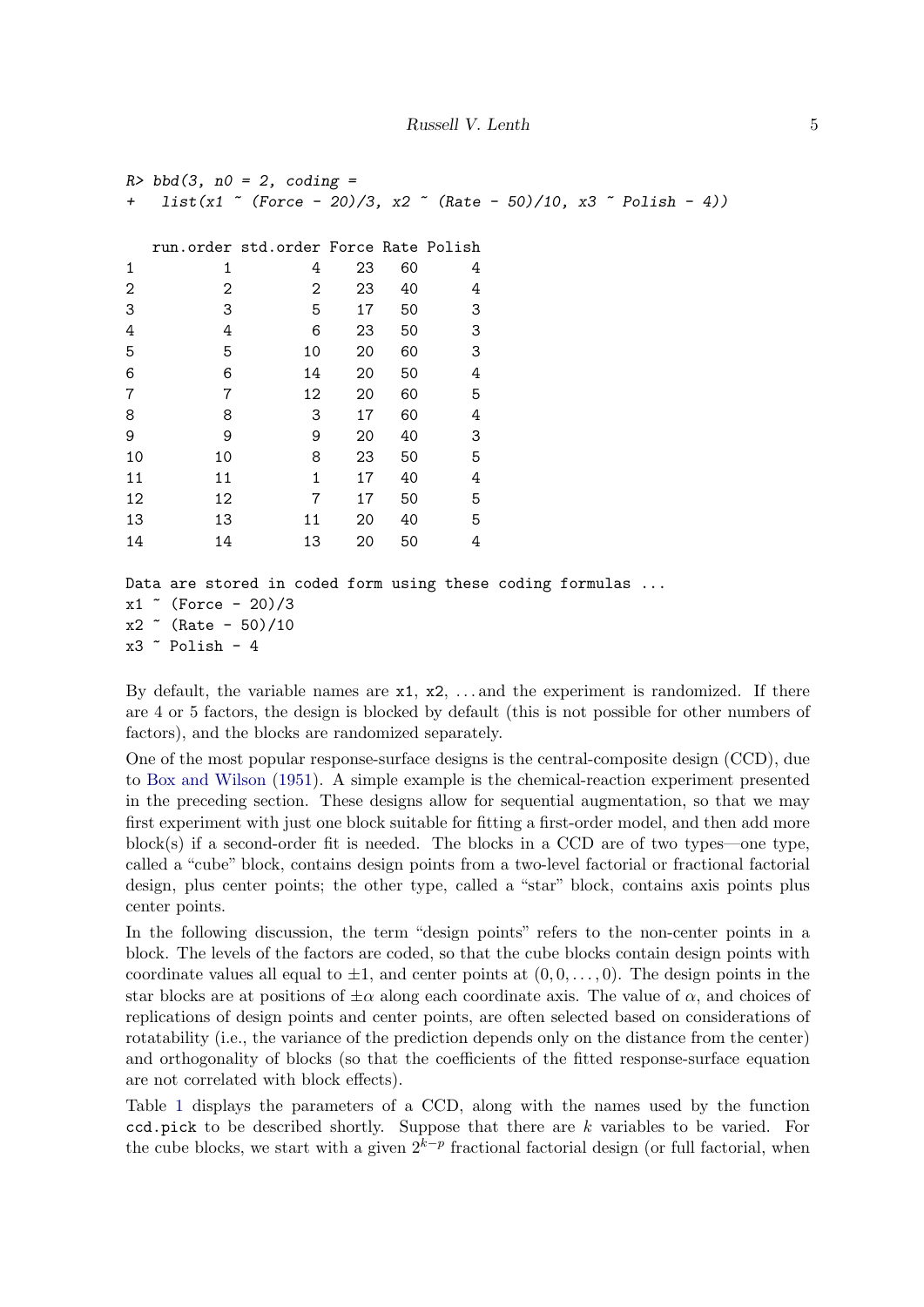|  |  |  |  |  | 6 Response-Surface Methods in R, Using rsm Updated to version 2.00, 5 December 2012 |  |  |  |  |
|--|--|--|--|--|-------------------------------------------------------------------------------------|--|--|--|--|
|--|--|--|--|--|-------------------------------------------------------------------------------------|--|--|--|--|

| Parameter(s)                                    | Cube block $(s)$                                          | Star block(s)                                                       |  |  |  |  |
|-------------------------------------------------|-----------------------------------------------------------|---------------------------------------------------------------------|--|--|--|--|
| Design points                                   | $(\pm 1, \pm 1, \ldots, \pm 1)$                           | $(\pm \alpha, 0, 0, \ldots, 0), \ldots, (0, 0, \ldots, \pm \alpha)$ |  |  |  |  |
| Center points                                   | $(0,0,\ldots,0)$                                          | $(0,0,\ldots,0)$                                                    |  |  |  |  |
| $# Distinct$ design points                      | $2^{k-p}$ (altogether)                                    | 2k                                                                  |  |  |  |  |
| # Fractions of $2^{k-p}$                        | blks.c                                                    | (Not applicable)                                                    |  |  |  |  |
| Reps of each design point,<br>within each block | wbr.c                                                     | wbr.s                                                               |  |  |  |  |
| $#$ Design pts each block                       | $n.c = \frac{wbr.c}{b \, \text{lks.c}} \cdot 2^{k-p}$     | $n.s =$ wbr.s $\cdot (2k)$                                          |  |  |  |  |
| $#$ Center points                               | n0.c                                                      | n0.s                                                                |  |  |  |  |
| $#$ Points in each block                        | $n.c + n0.c$                                              | $n.s + n0.s$                                                        |  |  |  |  |
| Reps of each block                              | bbr.c                                                     | bbr.s                                                               |  |  |  |  |
| Total observations (N)                          | blks.c * bbr.c * $(n,c + n0,c)$<br>+ bbr.s * (n.s + n0.s) |                                                                     |  |  |  |  |

<span id="page-5-0"></span>Table 1: Parameters of a central-composite design, and names used by ccd.pick.

 $p = 0$ . We may either use this design as-is to define the design points in the cube block(s). Alternatively, we may confound one or more effects with blocks to split this design into blks.c smaller cube blocks, in which case each cube block contains  $2^{k-p}/b$ lks.c distinct design points. The star blocks always contain all  $2k$  distinct design points—two on each axis.

Once the designs are decided, we may, if we like, replicate them within blocks. We may also replicate the center points. The names wbr.c and wbr.s (for "within-block reps") refer to the number of replicates of each design point within each cube block or star block, respectively. Thus, each cube block has a total of  $n.c = \text{wbr.c} \cdot 2^{k-p}/\text{blks.c}$  design points, and each star block contains  $\texttt{wbr.s} \cdot 2k$  design points. We may also replicate the center points—n0.c times in each cube block, n0.s times within each star block.

Finally, we may replicate the blocks themselves; the numbers of such between-block replications are denoted bbr.c and bbr.s for cube blocks and star blocks, respectively. It is important to understand that each block is separately randomized, in effect a mini-experiment within the larger experiment. Having between-block replications means repeating these miniexperiments. We run an entire block before running another block.

The function ccd.pick is designed to help identify good CCDs. It simply creates a grid of all combinations of design choices, computes the  $\alpha$  values required for orthogonality and rotatability, sorts them by a specified criterion (by default, a measure of the discrepancy between these two  $\alpha s$ , and presents the best few.

For example, suppose that we want to experiment with  $k = 5$  factors, and we are willing to consider CCDs with blks.c = 1, 2, or 4 cube blocks of sizes  $n.c = 8$  or 16 each. With this many factors, the number of different star points  $(2k = 10)$  is relatively small compared with the size of some cube blocks (16), so it seems reasonable to consider either one or two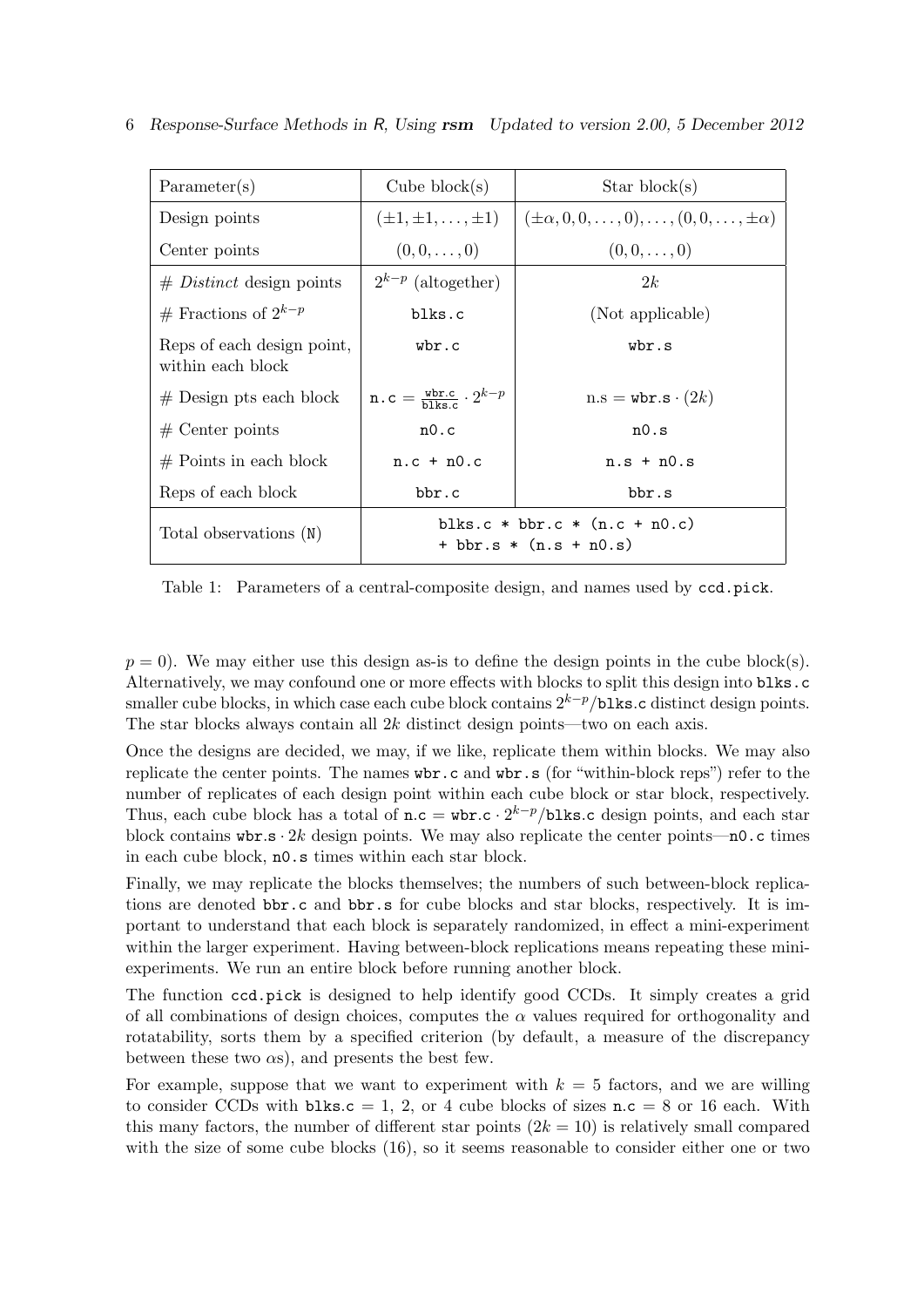replications (wbr.s  $\in \{1,2\}$ ) of each point within each star block. Finally, suppose that we want the total size of the experiment to be no more than  $N = 65$  runs (see restrict in the call below). Here are the ten best choices based on these criteria:

```
R > ccd.pick(5, n.c = c(8, 16), blks.c = c(1, 2, 4),+ wbr.s = 1:2, restrict = W < -65")
```

|               |    |    |               |    |                             |   |              |      |          | n.c n0.c blks.c n.s n0.s bbr.c wbr.s bbr.s N alpha.rot alpha.orth |
|---------------|----|----|---------------|----|-----------------------------|---|--------------|------|----------|-------------------------------------------------------------------|
| $\mathbf{1}$  | 16 | 6  |               | 10 | 1                           | 1 | $\mathbf{1}$ | 1 33 | 2.000000 | 2.000000                                                          |
| $2^{1}$       | 16 | 8  |               | 10 | $\mathcal{D}_{\mathcal{L}}$ | 1 | $\mathbf{1}$ | 136  | 2.000000 | 2.000000                                                          |
| $\mathcal{S}$ | 16 | 10 |               | 10 | 3                           | 1 | $\mathbf{1}$ | 1 39 | 2.000000 | 2.000000                                                          |
| 4             | 16 | 5  | 2             | 20 | 1                           | 1 | 2            | 1 63 | 2.000000 | 2.000000                                                          |
| .5            | 16 | 8  | $\mathcal{D}$ | 10 | 7                           | 1 | $\mathbf{1}$ | 165  | 2.378414 | 2.380476                                                          |
| 6             | 8  | 4  | 4             | 10 | 7                           | 1 | 1            | 165  | 2.378414 | 2.380476                                                          |
| $\mathbf{7}$  | 16 | 1  | $\mathcal{D}$ | 10 | $\mathcal{D}_{1}$           | 1 | 1            | 146  | 2.378414 | 2.376354                                                          |
| 8             | 16 | 5  | $\mathcal{D}$ | 10 | 5                           | 1 | 1            | 157  | 2.378414 | 2.390457                                                          |
| 9             | 16 | 4  | $\mathcal{D}$ | 10 | 4                           | 1 | 1            | 154  | 2.378414 | 2.366432                                                          |
| 10            | 8  | 2  | 4             | 10 | 4                           |   | 1            | 154  | 2.378414 | 2.366432                                                          |
|               |    |    |               |    |                             |   |              |      |          |                                                                   |

The first design listed is also the smallest; it consists of one cube block of 16 runs, plus 6 center points; and one star block with the points replicated once and one center point; thus, the total number of runs is  $N = (16 + 6) + (10 + 1) = 33$ . If we choose  $\alpha = 2$ , this design is both orthogonal and rotatable as seen by noting that alpha.rot and alpha.orth are both equal to 2. The 16 design points in the cube block may be generated by a  $2^{5-1}$  fractional factorial design.

While this is a small design, we have only one center point in the star block, not providing a way to test lack of fit in the star portion. The second and third designs remedy this slightly, but all these designs are fairly lopsided in that the cube block is much larger than the star block. The next few designs require considerably more runs. Design number 4 is nicely balanced in that it consists of three blocks of 21 runs each, and it is both rotatable and orthogonal. However, we still have no lack-of-fit test in the star blocks. Designs 5 and 6 differ only in whether they use two  $2^{5-1}$  cubes or four  $2^{5-2}$  cubes, but they provide several center points for a lack-of-fit test. If we position the axis points at  $\alpha = 2.38$ , the design is almost orthogonal and almost rotatable. The remaining designs also come close to meeting both criteria, but are also somewhat smaller, so that Designs 9 and 10 are essentially down-sized versions of Designs 5 and 6.

The choice of which design is best depends on the tradeoff between economy and ability to assess the fitted surface. Design 1 is the only one of these that is included in Table 7.6 of [Myers](#page-19-4) *et al.* [\(2009\)](#page-19-4). It is good to be able to look at a broader range of choices.

Once we decide the design, the ccd function is used to generate it. (Alternatively, starting with rsm version 2.0, the cube, star, foldover, and dupe functions are available for generating and randomizing a CCD in separate blocks, and then they may be combined using djoin.) We first illustrate the generation of Design 1 above. This design requires a  $2^{5-1}$  fraction for the cube block. Typically, this is done by confounding the five-way interaction with the mean; or equivalently, create a four-factor design, and generate the levels of the fifth as the four-way interaction of the others. That is the approach implemented by ccd. Suppose that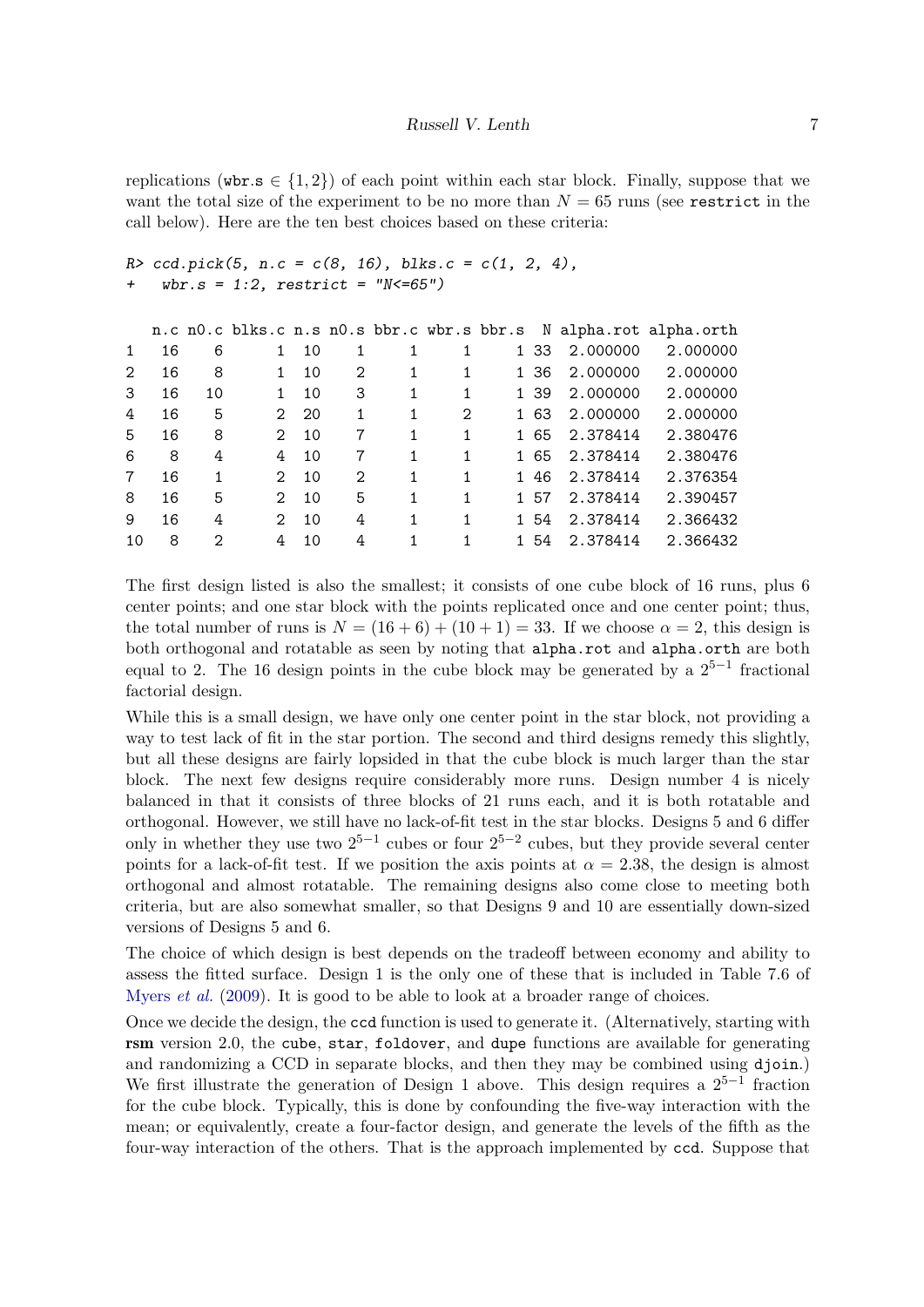we denote the design factors by A, B, C, D, E; let's opt to use  $E = -ABCD$  as the generator. The following call generates the design (results not shown):

 $R > des1 \leq - ccd (y1 + y2 \leq A + B + C + D,$ + generators =  $E^{\sim}$  - A \* B \* C \* D, n0 =  $c(6, 1)$ )

The value of  $\alpha$  was not specified, and by default it uses the  $\alpha$  for orthogonality. The first argument could have been just 4, but then the generator would have had to have been given in terms of the default variable names  $x1, x2, \ldots$ . The optional left-hand side in the formula creates place-holders for response variable(s), to be filled-in with data later. As in bbd, we could have added coding formulas to create a coded.data object.

Next, we illustrate the generation of Design 10. This design has four  $2^{5-2}$  cube blocks with 2 center points each, and one unreplicated star block with 4 center points. The non-center points in the cube blocks comprise  $4 \times 8 = 32$  runs, so we most likely want to create them by dividing the full  $2^5$  factorial into four fractional blocks. We can for example opt to generate the blocks via the factors  $b_1 = ABC$  and  $b_2 = CDE$ , so that the blocks are determined by the four combinations of  $b_1$  and  $b_2$ . Then the block effects will be confounded with the effects ABC, CDE, and also the  $b_1b_2$  interaction ABC<sup>2</sup>DE = ABDE. It is important in response-surface work to avoid confounding second-order interactions, and this scheme is thus acceptable. Unlike Design 1, this design includes all  $2<sup>5</sup>$  factor combinations, so we do not use the generators argument; instead, we use blocks to do the fractionation:

 $R > des10 \leq - ccd \leq A + B + C + D + E$ , blocks = Blk  $\sim c(A * B * C, C * D * E), n0 = c(2, 4)$ 

Each block is randomized separately, but the order of the blocks is not randomized. In practice, we may opt to run the blocks in a different sequence. With this design, just one of the cube blocks is sufficient to estimate a first-order response surface.

It is also important to examine a design's capabilities. First of all, is it adequate to fit the needed first- or second-order model, and how effective is it in predicting the response surface? The vart on function (a new addition starting rsm version 2.0) is helpful in this regard. It calculates a scaled version of the varaince of the fitted values over a specified set of design points. By default, it computes this along paths through  $(1, 0, \ldots, 0), (1, 1, \ldots, 0), \ldots, (1, 1, \ldots, 1)$ , or on a grid with the first two variables. The right-hand side of the intended model must be provided.

Figure [1](#page-8-0) illustrates this for des10. It shows that the design is nearly rotatable (it would be exactly so if we had chosen alpha = "rotatable" in the call to ccd). It can also be verified that any two of the cube blocks plus the axis block is sufficient to estimate a second-order response surface. Just one cube block plus the axis points, however, is not sufficient.

It is possible to imagine a CCD that consists of a fractional factorial divided into blocks. For such a design, both generators and blocks would be needed. For smaller numbers of factors, most CCDs require no fractionation of either type, and obviously these are simple to generate.

Starting in version 1.40 of rsm, an inscribed argument is available in ccd. This scales the entire design so that it fits within a unit cube—useful for situations when there are constraints on the region of operability.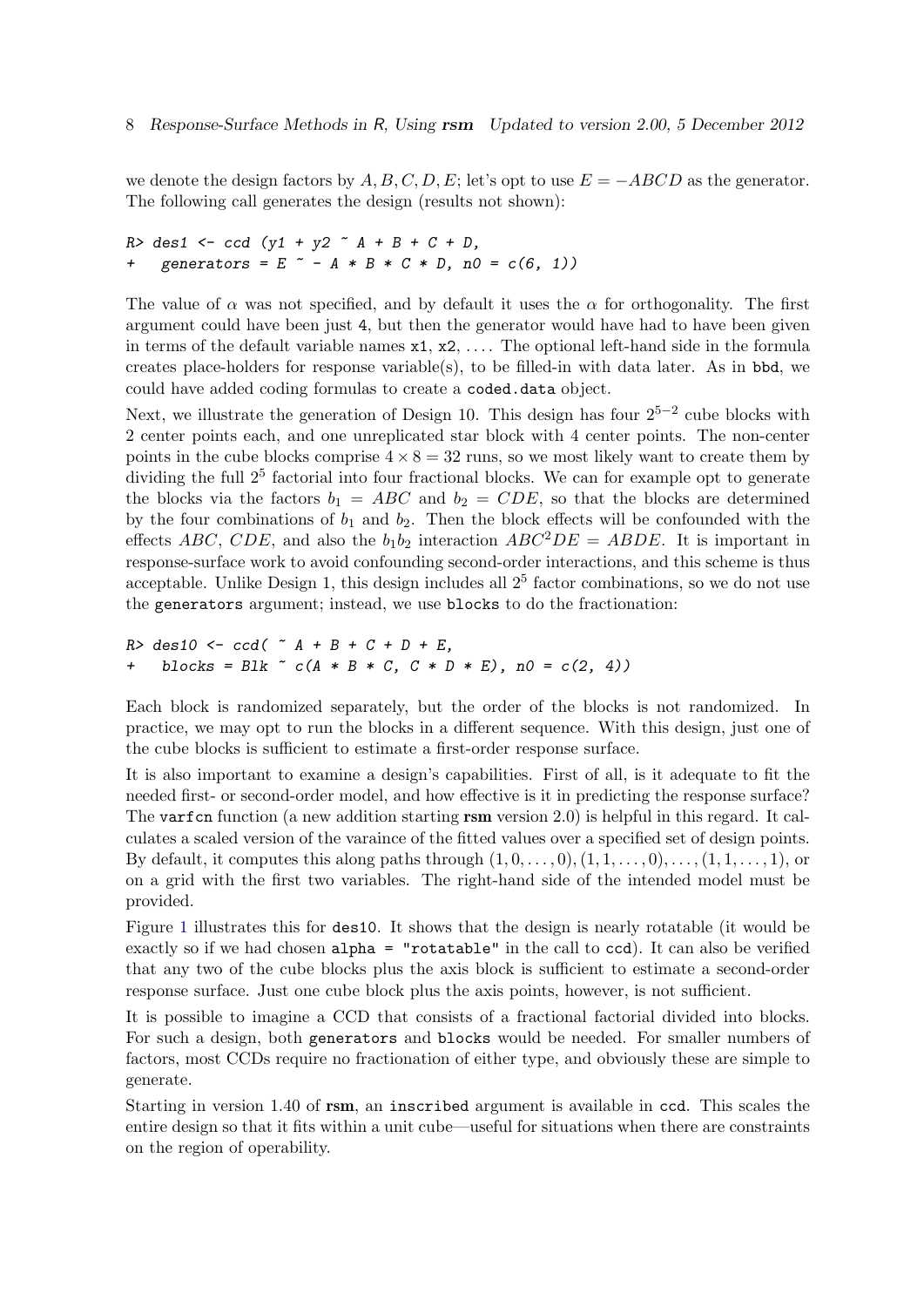```
R > par(mfrow=c(1,2))R varfcn(des10, \tilde{B} Blk + SO(A,B,C,D,E), dist = seq(0, 3, by=.1))
R> varfcn(des10, \tilde{B} Blk + SO(A,B,C,D,E), dist = seq(0, 3, by=.1), contour = TRUE)
```


<span id="page-8-0"></span>Figure 1: Variance function plots for des10, with respect to a second-order model.

 $R$ > ccd(2, n0 = c(1,1), inscribed=TRUE, randomize=FALSE)

|                   |                       |             | run.order std.order x1.as.is x2.as.is Block |                                                                   |  |
|-------------------|-----------------------|-------------|---------------------------------------------|-------------------------------------------------------------------|--|
| 1                 | 1                     |             | 1 -0.7071068 -0.7071068                     | 1                                                                 |  |
| $\mathcal{D}_{1}$ | 2                     |             | 2 0.7071068 -0.7071068 1                    |                                                                   |  |
| 3                 | 3                     |             | 3 -0.7071068 0.7071068                      | $\mathbf{1}$                                                      |  |
| 4                 | 4                     |             | 4 0.7071068 0.7071068 1                     |                                                                   |  |
| 5                 | 5                     |             | 5  0.0000000  0.0000000                     | $\mathbf{1}$                                                      |  |
| 6                 | $\mathbf{1}$          |             | 1 -1.0000000 0.0000000 2                    |                                                                   |  |
| 7                 | $\overline{2}$        | $2^{\circ}$ | 1.0000000 0.0000000 2                       |                                                                   |  |
| 8                 | 3                     | 3           | $0.0000000 - 1.000000002$                   |                                                                   |  |
| 9                 | 4                     | 4           | 0.0000000 1.0000000 2                       |                                                                   |  |
| 10                | 5                     | 5           | 0.0000000 0.0000000                         | $\mathcal{D}$                                                     |  |
|                   |                       |             |                                             |                                                                   |  |
|                   |                       |             |                                             | Data are stored in coded form using these coding formulas $\dots$ |  |
|                   | $x1 \sim x1$ . as. is |             |                                             |                                                                   |  |
|                   | $x2 \times x2$ as is  |             |                                             |                                                                   |  |

Note in this example that it is now the axis points that are at  $\pm 1$ , while the cube points are at  $\pm\sqrt{1/2}$ . (Incidentally, this example also illustrates the default codings used when no coding formulas are specified.)

There are several other types of designs that are useful for response surfaces, as mentioned in several of the books referenced in this article. Provisions for generating those designs are an area of future development in the rsm package.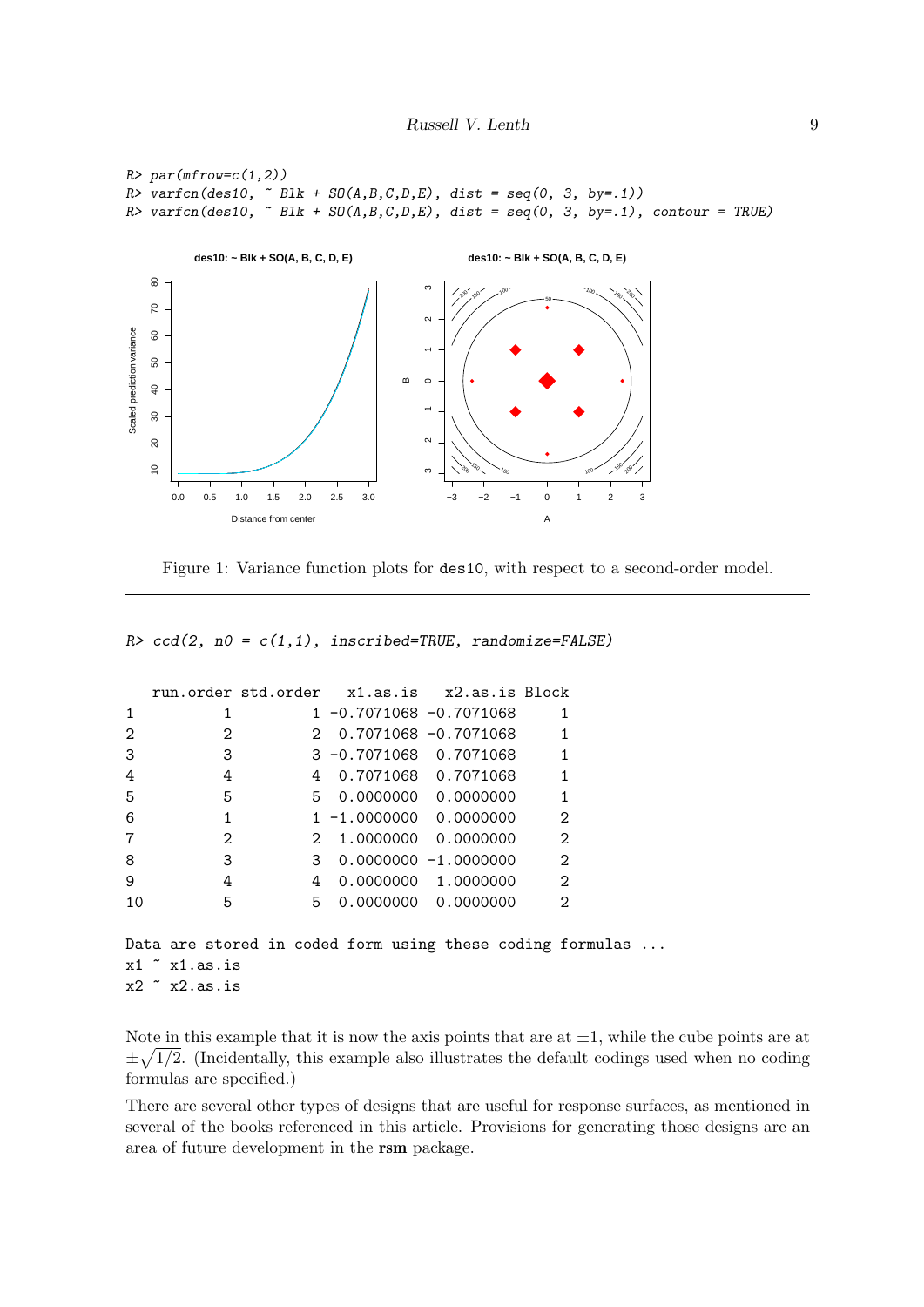10 Response-Surface Methods in R, Using rsm Updated to version 2.00, 5 December 2012

#### 4. Fitting a response-surface model

<span id="page-9-0"></span>A response surface is fitted using the rsm function. This is an extension of lm, and works almost exactly like it; however, the model formula for rsm must make use of the special functions FO, TWI, PQ, or SO (for "first-order,", "two-way interaction," "pure quadratic," and "second-order," respectively), because the presence of these specifies the response-surface portion of the model. Other terms that don't involve these functions may be included in the model; often, these terms would include blocking factors and other categorical predictors.

To illustrate this, let us revisit the ChemReact data introduced in Section [2.](#page-1-0) We have one response variable, Yield, and two coded predictors x1 and x2 as well as a blocking factor Block. Supposing that the experiment was done in two stages, we first act as though the data in the second block have not yet been collected; and fit a first-order response-surface model to the data in the first block:

```
R > CR1.rsm \leq rsm(Yield \sim FO(x1, x2), data = CR1)
R> summary(CR1.rsm)
Call:
rsm(formula = Yield ~ F0(x1, x2), data = CR1)Estimate Std. Error t value Pr(>|t|)
(Intercept) 82.81429 0.54719 151.3456 1.143e-08 ***
x1 0.87500 0.72386 1.2088 0.2933
x2 0.62500 0.72386 0.8634 0.4366
---
Signif. codes: 0 '***' 0.001 '**' 0.01 '*' 0.05 '.' 0.1 ' ' 1
Analysis of Variance Table
Response: Yield
           Df Sum Sq Mean Sq F value Pr(>F)
FO(x1, x2) 2 4.6250 2.3125 1.1033 0.41534
Residuals 4 8.3836 2.0959
Lack of fit 2 8.2969 4.1485 95.7335 0.01034
Pure error 2 0.0867 0.0433
Direction of steepest ascent (at radius 1):
      x1 x2
0.8137335 0.5812382
Corresponding increment in original units:
   Time Temp
4.068667 2.906191
```
What we see in the summary is the usual summary for a  $\text{Im}$  object (with a subtle difference), followed by some additional information particular to response surfaces. The subtle difference is that the labeling of the regression coefficients is simplified (we don't see "FO" in there). The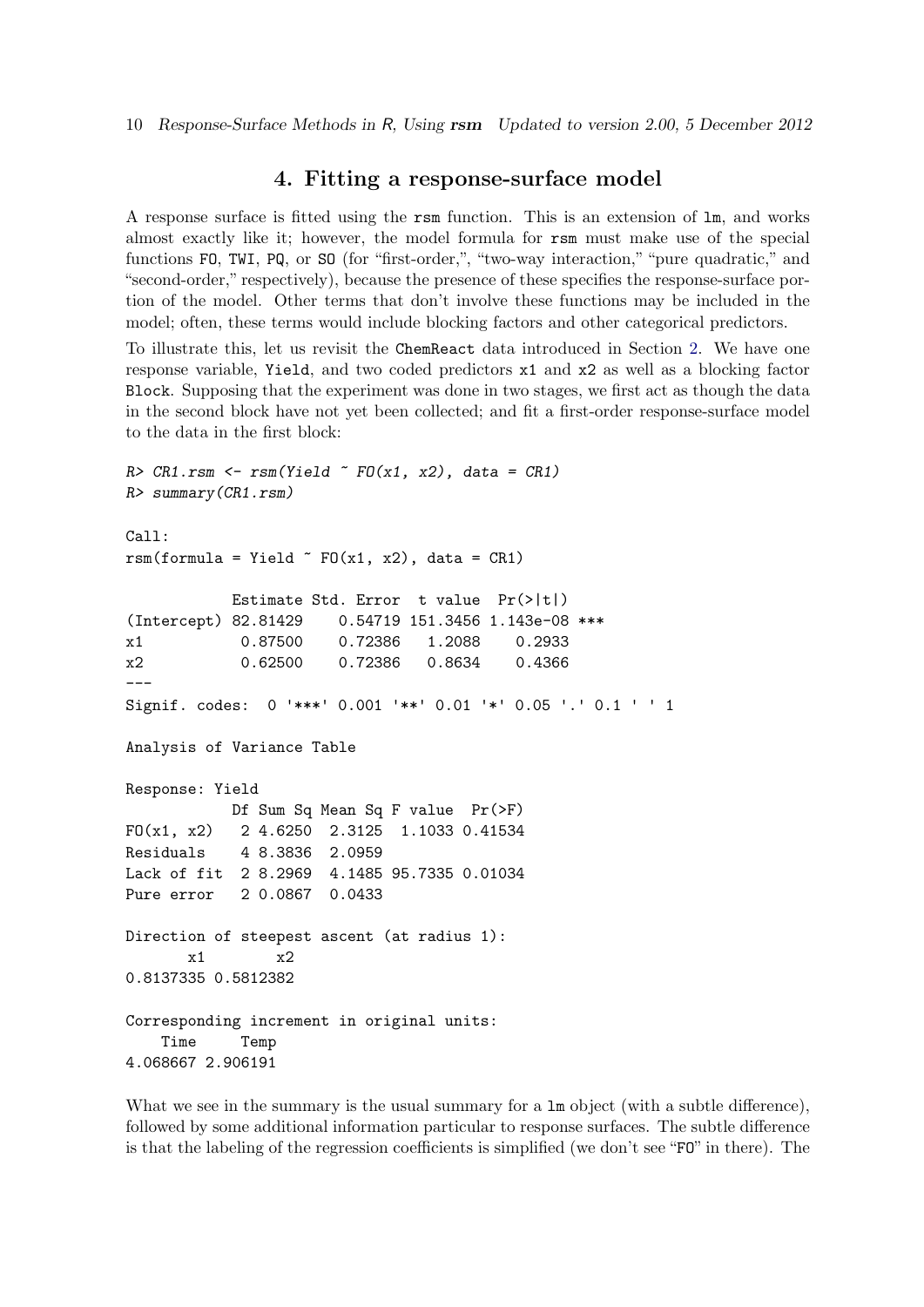analysis-of-variance table shown includes a breakdown of lack of fit and pure error, and we are also given information about the direction of steepest ascent. Since the dataset is a coded.data object, the steepest-ascent information is also presented in original units. (While rsm does not require a coded.data dataset, the use of one is highly recommended.)

In this particular example, the steepest-ascent information is of little use, because there is significant lack of fit for this model ( $p \approx 0.01$ ). It suggests that we should try a higher-order model. For example, we could add two-way interactions:

```
R > CR1.rsmi \leq update(CR1.rsm, . \sim . + TWI(x1, x2))
R> summary(CR1.rsmi)
```
The results are not shown, but one finds there is still a small  $p$  value for lack-of-fit.

To go further, we need more data. Thus, let us pretend that we now collect the data in the second block. Then here are the data from the combined blocks:

```
R> ( CR2 <- djoin(CR1, ChemReact2) )
```

```
Time Temp Yield Block
1 80.00 170.00 80.5 1
2 80.00 180.00 81.5 1
3 90.00 170.00 82.0 1
4 90.00 180.00 83.5 1
5 85.00 175.00 83.9 1
6 85.00 175.00 84.3 1
7 85.00 175.00 84.0 1
8 85.00 175.00 79.7 2
9 85.00 175.00 79.8 2
10 85.00 175.00 79.5 2
11 92.07 175.00 78.4 2
12 77.93 175.00 75.6 2
13 85.00 182.07 78.5 2
14 85.00 167.93 77.0 2
Data are stored in coded form using these coding formulas ...
x1 " (Time - 85)/5
x2 (Temp - 175)/5
```
Notice that djoin figures out the fact that ChemReact2 is not coded but it has the appropriate uncoded variables Time and Temp; so it codes those variables appropriately. Also, the Block factor is added automatically.

We are now in the position of fitting a full second-order model to the combined data. This can be done by adding  $PQ(x1, x2)$  to the above model with interaction, but the easier way is to use SO, which is shorthand for a model with FO, TWI, and PQ terms. Also, we now need to account for the block effect since the data are collected in separate experiments:

```
R > CR2.rsm <- rsm(Yield \tilde{B} Block + SO(x1, x2), data = CR2)
R> summary(CR2.rsm)
```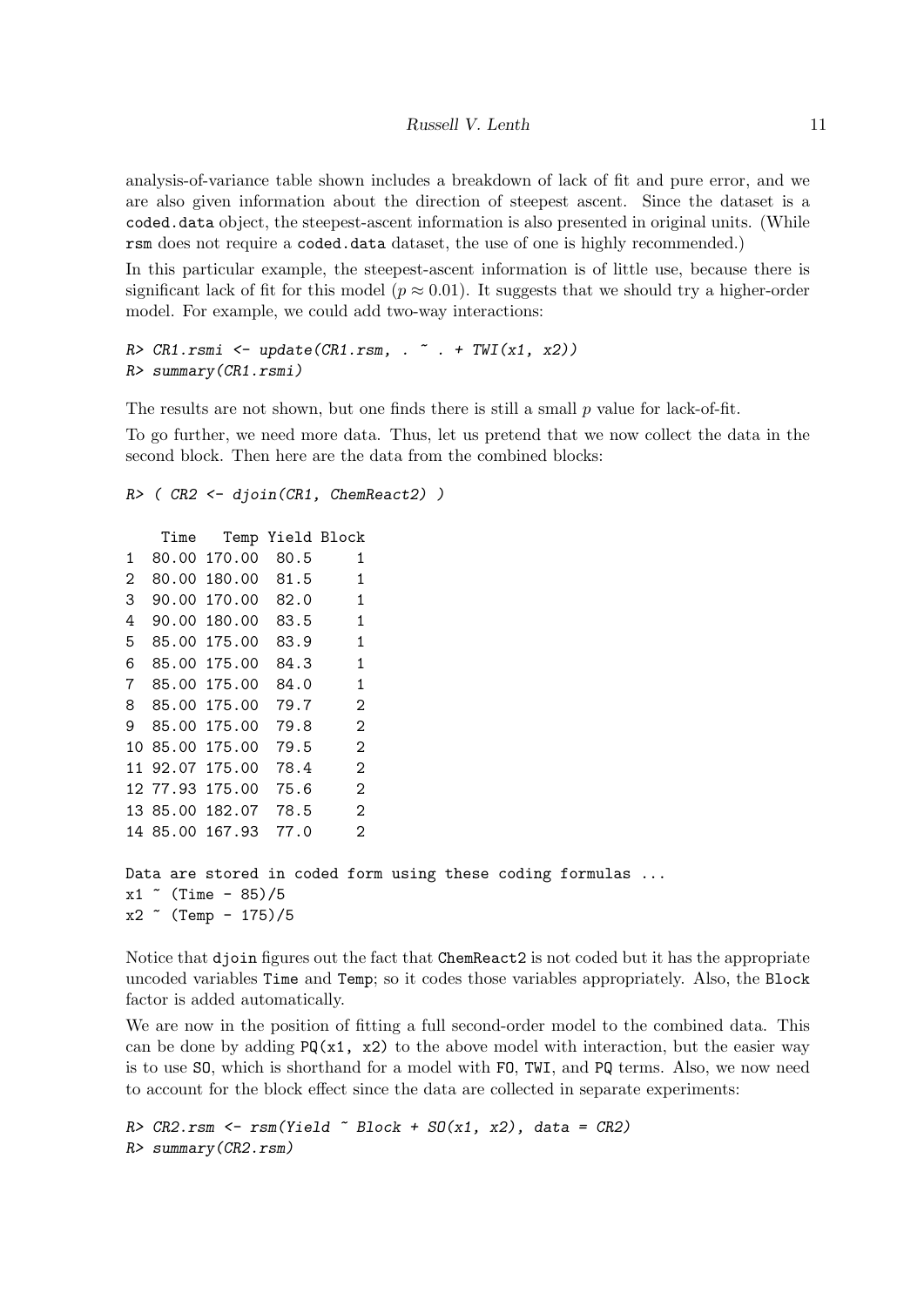```
Call:
rsm(formula = Yield \tilde{b} Block + SO(x1, x2), data = CR2)
           Estimate Std. Error t value Pr(>|t|)
(Intercept) 84.095427 0.079631 1056.067 < 2.2e-16 ***
Block2 -4.457530 0.087226 -51.103 2.877e-10 ***
x1 0.932541 0.057699 16.162 8.444e-07 ***
x2 0.577712 0.057699 10.012 2.122e-05 ***
x1:x2 0.125000 0.081592 1.532 0.1694
x1^2 -1.308555 0.060064 -21.786 1.083e-07 ***
x2^2 -0.933442 0.060064 -15.541 1.104e-06 ***
---
Signif. codes: 0 '***' 0.001 '**' 0.01 '*' 0.05 '.' 0.1 ' ' 1
Analysis of Variance Table
Response: Yield
          Df Sum Sq Mean Sq F value Pr(>F)
Block 1 69.531 69.531 2611.0950 2.879e-10
FO(x1, x2) 2 9.626 4.813 180.7341 9.450e-07
TWI(x1, x2) 1 0.063 0.063 2.3470 0.1694
PQ(x1, x2) 2 17.791 8.896 334.0539 1.135e-07
Residuals 7 0.186 0.027
Lack of fit 3 0.053 0.018 0.5307 0.6851
Pure error 4 0.133 0.033
Stationary point of response surface:
      x1 x2
0.3722954 0.3343802
Stationary point in original units:
    Time Temp
86.86148 176.67190
Eigenanalysis:
$values
[1] -0.9233027 -1.3186949
$vectors
        [,1] [,2]x1 -0.1601375 -0.9870947
x2 -0.9870947 0.1601375
```
The lack of fit is now non-significant ( $p \approx 0.69$ ). The summary for a second-order model provides results of a canonical analysis of the surface rather than for steepest ascent. The analysis indicates that the stationary point of the fitted surface is at (0.37, 0.33) in coded units—well within the experimental region; and that both eigenvalues are negative, indicating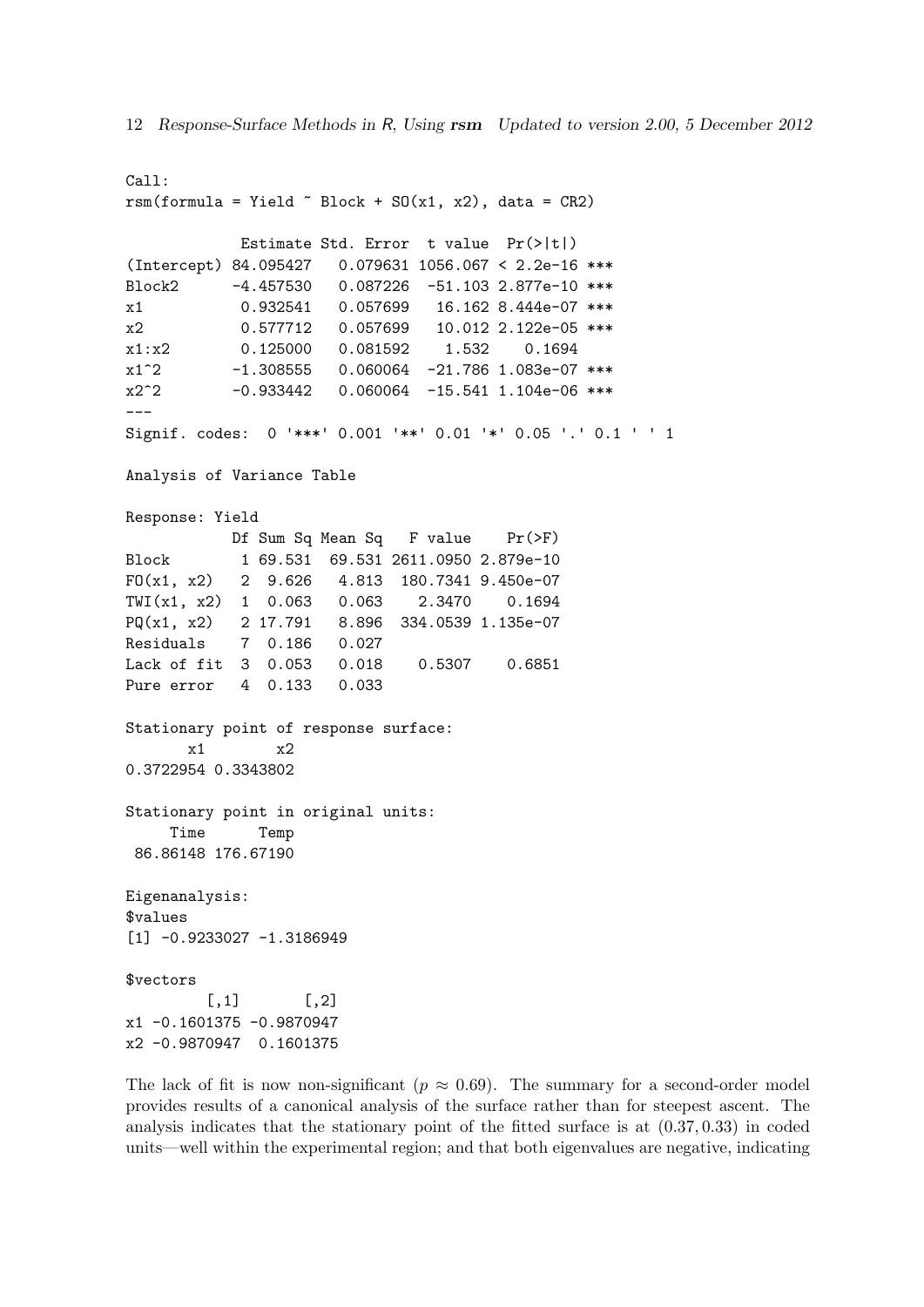that the stationary point is a maximum. This is the kind of situation we dream for in response-surface experimentation—clear evidence of a nearby set of optimal conditions. We should probably collect some confirmatory data near this estimated optimum at Time  $\approx 87$ , Temp  $\approx$  177, to make sure.

Another example that comes out a different way is a paper-helicopter experiment (Box *[et al.](#page-19-5)*) [2005,](#page-19-5) Table 12.5). This is another central-composite experiment, in four variables and two blocks. The data are provided in the rsm dataset heli; these data are already coded. The original variables are wing area A, wing shape R, body width W, and body length L. The goal is to make a paper helicopter that flies for as long as possible. Each observation in the dataset represents the results of ten replicated flights at each experimental condition. Here we study the average flight time, variable name ave, using a second-order surface.

```
R> heli.rsm <- rsm(ave \tilde{b} block + SO(x1, x2, x3, x4), data = heli)
R> summary(heli.rsm)
Call:
rsm(formula = ave " block + SO(x1, x2, x3, x4), data = heli)Estimate Std. Error t value Pr(>|t|)
(Intercept) 372.800000 1.506375 247.4815 < 2.2e-16 ***
block2 -2.950000 1.207787 -2.4425 0.0284522 *
x1 -0.083333 0.636560 -0.1309 0.8977075
x2 5.083333 0.636560 7.9856 1.398e-06 ***
x3 0.250000 0.636560 0.3927 0.7004292
x4 -6.083333 0.636560 -9.5566 1.633e-07 ***
x1:x2 -2.875000 0.779623 -3.6877 0.0024360 **
x1:x3 -3.750000 0.779623 -4.8100 0.0002773 ***
x1:x4 4.375000 0.779623 5.6117 6.412e-05 ***
x2:x3 4.625000 0.779623 5.9324 3.657e-05 ***
x2:x4 -1.500000 0.779623 -1.9240 0.0749257.
x3:x4 -2.125000 0.779623 -2.7257 0.0164099 *
x1^2 -2.037500 0.603894 -3.3739 0.0045424 **
x2^2 -1.662500 0.603894 -2.7530 0.0155541 *
x3^2 -2.537500 0.603894 -4.2019 0.0008873 ***
x4^2 -0.162500 0.603894 -0.2691 0.7917877
---
Signif. codes: 0 '***' 0.001 '**' 0.01 '*' 0.05 '.' 0.1 ' ' 1
Analysis of Variance Table
Response: ave
                 Df Sum Sq Mean Sq F value Pr(>F)
block 1 16.81 16.81 1.7281 0.209786
FO(x1, x2, x3, x4) 4 1510.00 377.50 38.8175 1.965e-07
TWI(x1, x2, x3, x4) 6 1114.00 185.67 19.0917 5.355e-06
PQ(x1, x2, x3, x4) 4 282.54 70.64 7.2634 0.002201
Residuals 14 136.15 9.72
```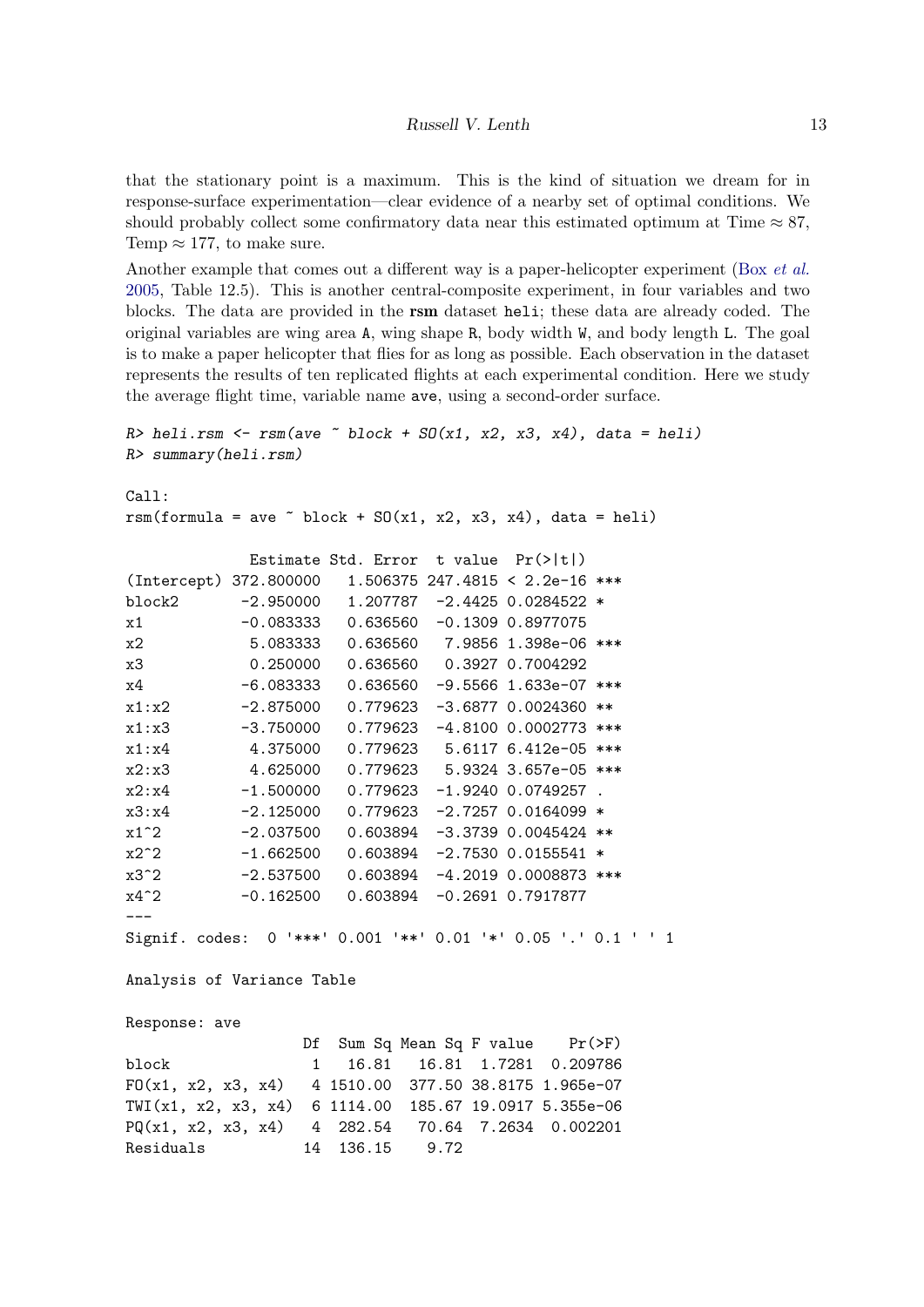Lack of fit  $10$  125.40 12.54 4.6660 0.075500 Pure error 4 10.75 2.69 Stationary point of response surface: x1 x2 x3 x4 0.8607107 -0.3307115 -0.8394866 -0.1161465 Stationary point in original units: A R W L 12.916426 2.434015 1.040128 1.941927 Eigenanalysis: \$values [1] 3.258222 -1.198324 -3.807935 -4.651963 \$vectors  $[0,1]$   $[0,2]$   $[0,3]$   $[0,4]$ x1 0.5177048 0.04099358 0.7608371 -0.38913772 x2 -0.4504231 0.58176202 0.5056034 0.45059647 x3 -0.4517232 0.37582195 -0.1219894 -0.79988915 x4 0.5701289 0.72015994 -0.3880860 0.07557783

From the analysis of variance, it is clear that the second-order (TWI and PQ) terms contribute significantly to the model, so the canonical analysis is relevant. Again, the stationary point is fairly near the experimental region, but the eigenvalues are of mixed sign, indicating that it is a saddle point (neither a maximum nor a minimum). We will do further analysis of these results in subsequent sections.

# 5. Displaying a response surface

<span id="page-13-0"></span>While the canonical analysis gives us a handle on the behavior of a second-order response surface, an effective graph is a lot easier to present and explain. To that end,  $\mathbf{r}$  sm includes a function for making contour plots of a fitted response surface. This function is not restricted to rsm results, however; it can be used for plotting any regression surface produced by lm. For more detailed information, see the associated vignette ["Surface Plots in the](#page-0-0) rsm Package." We provide the lm or rsm object, a formula for which predictors to use, and various optional parameters. Consider the paper-helicopter example in the preceding section; there are four response-surface predictors, making six pairs of predictors. If we want to visualize the behavior of the fitted surface around the stationary point, we can provide that location as the at argument:

```
R> par(mfrow = c(2, 3))
R> contour(heli.rsm, x1 + x2 + x3 + x4, image = TRUE,
+ at = summary(heli.rsm)$canonical$xs)
```
The plots are shown in Figure [2.](#page-14-1) The image argument causes each plot to display a color image overlaid by the contour lines. When multiple plots like this are produced, the color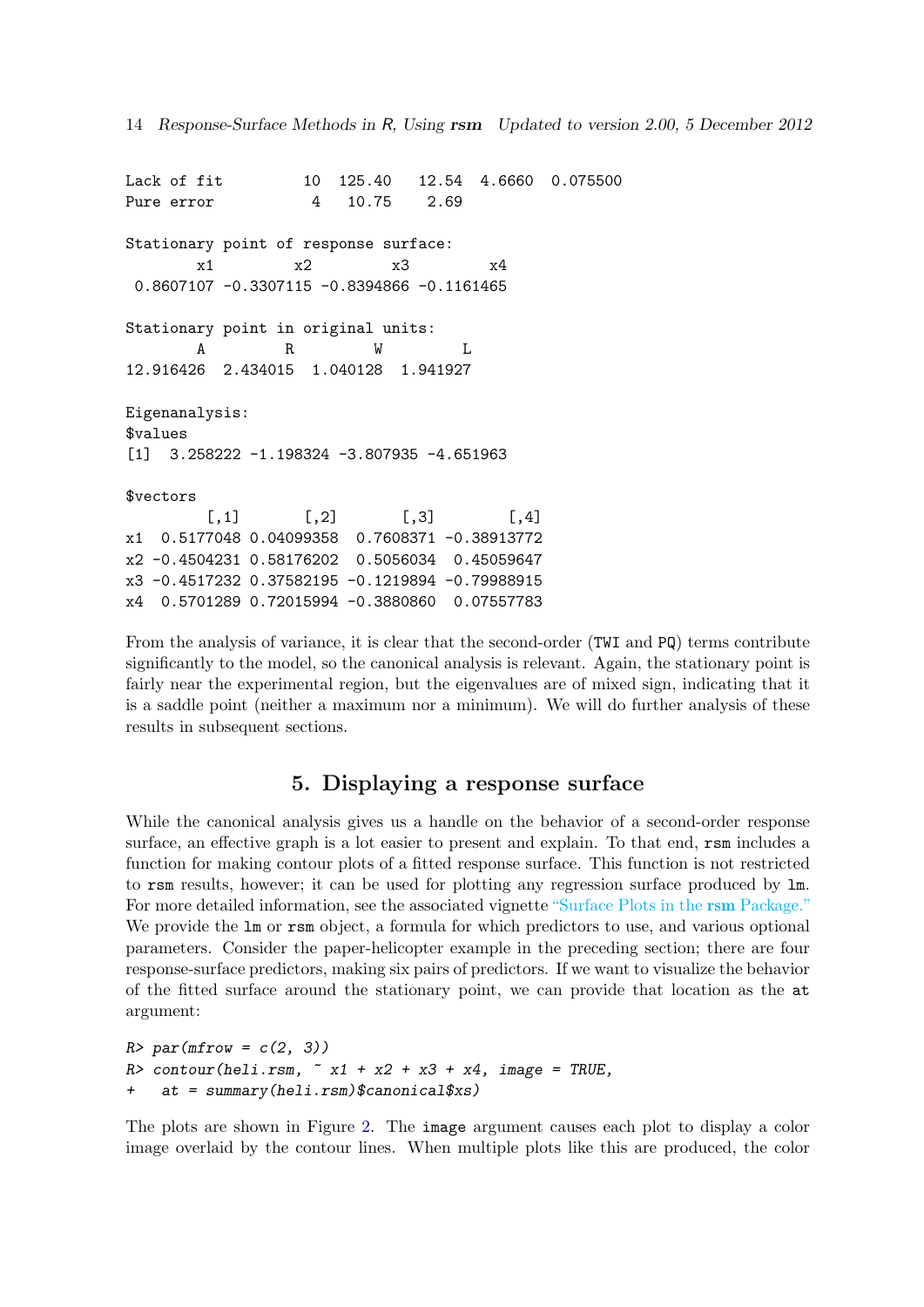

<span id="page-14-1"></span>Figure 2: Fitted response-surface contour plots near the stationary point for the helicopter experiment.

levels are held consistent across all plots. Note that the at condition does not set the center of the coordinate systems (the default variable ranges are derived from the data); it sets the values at which to hold variables other than those on one of the coordinate axes, as shown in the subtitles.

#### 6. Direction for further experimentation

<span id="page-14-0"></span>In many first-order cases, as well as second-order cases where we find a saddle point or the stationary point is distant, the most useful further action is to decide in which direction to explore further. In the case of first-order models, one can follow the direction of steepest ascent. As already seen in Section [4,](#page-9-0) the summary method for rsm objects provides some information about this path. More detailed information is available via the steepest function; for example,

```
R> steepest(CR1.rsm, dist = c(0, 0.5, 1))
Path of steepest ascent from ridge analysis:
  dist x1 x2 | Time Temp | yhat
1 0.0 0.000 0.000 | 85.000 175.000 | 82.814
2 0.5 0.407 0.291 | 87.035 176.455 | 83.352
3 1.0 0.814 0.581 | 89.070 177.905 | 83.890
```
In general, we can specify any set of distances along the path. The decoded coordinate values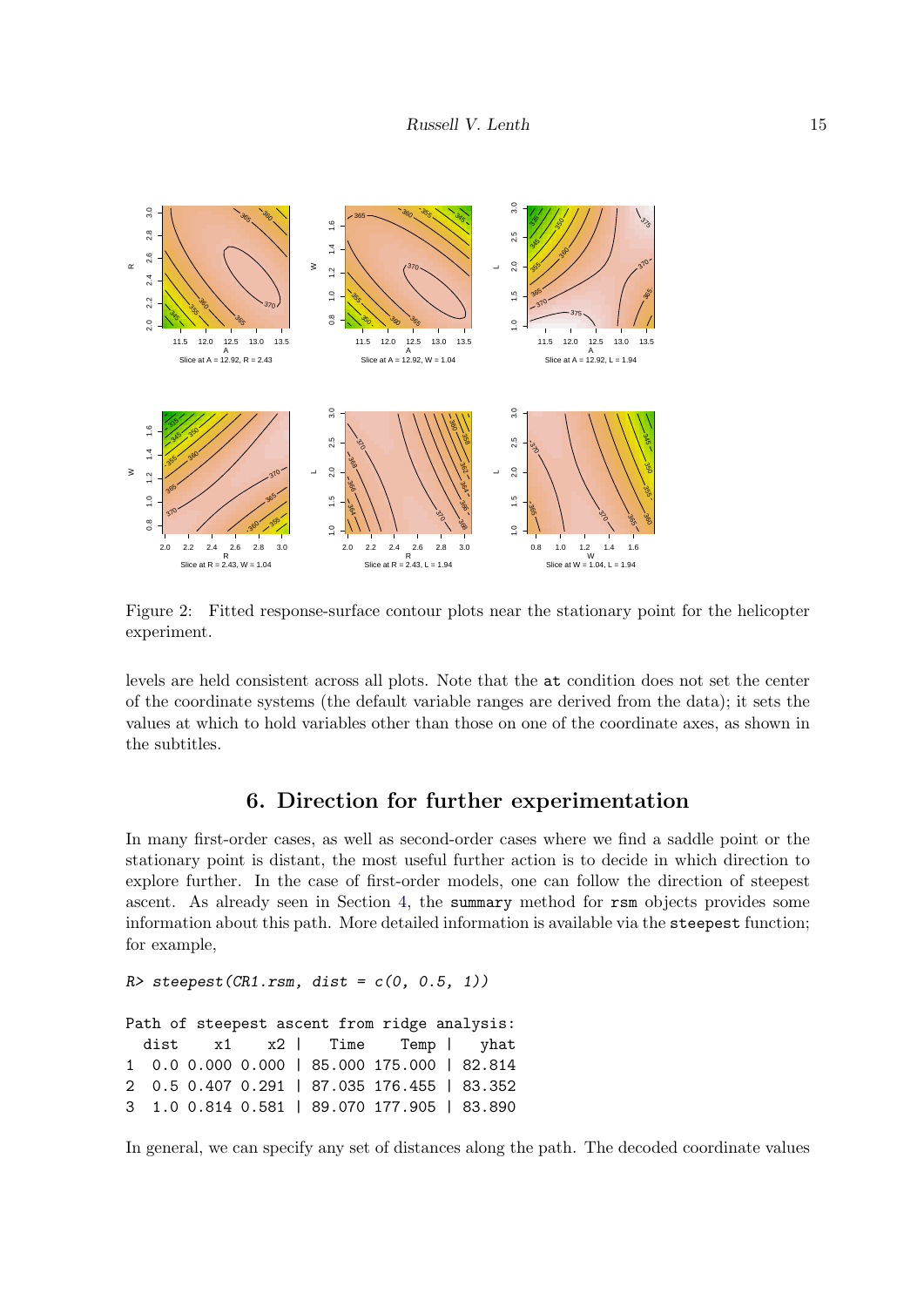are displayed if the model was fitted to a coded.data dataset.

At this point it is worth emphasizing that, although the fitted values are also displayed, one must be careful to understand that these are only predictions and that, as the distance increases, they are very poor predictions and should be taken with a grain of salt. What one should do is to conduct actual experimental runs at points along this path, and use the observed response values, not these predictions, for guidance on where to locate the next factorial experiment.

In the second-order case, the steepest function still works, but it uses the ridge analysis method [\(Hoerl](#page-19-9) [1959;](#page-19-9) [Draper](#page-19-10) [1963\)](#page-19-10), which is the analog of steepest ascent in the sense that for a specified distance d, it finds the point at which the predicted response is a maximum among all predictor combinations at radius d. This method makes sense when the stationary point is some distance away; but when this point is nearby, it makes more sense to start at the saddle point (rather than the origin) and follow the most steeply rising ridge in both directions. This path is obtained using the canonical.path function. In this function, distance is a signed quantity, according to the direction along the ridge.

In the heli example, we do have a nearby stationary point. Here are some points within a radius of 5 along the canonical path:

```
R canonical.path(heli.rsm, dist = seq(-5, 5, by = 0.5))
```

|                | dist   | x1             | x2                      | x3                              | $x4$            | $\mathbf{A}$ | R                              | W | $L \mid$ | yhat     |
|----------------|--------|----------------|-------------------------|---------------------------------|-----------------|--------------|--------------------------------|---|----------|----------|
| $\mathbf{1}$   |        | $-5.0 -1.728$  | 1.921                   |                                 | $1.419 - 2.967$ |              | 11.3632 3.01946 1.60475 0.5165 |   |          | 453.627  |
| $\overline{2}$ |        | $-4.5 -1.469$  | 1.696                   |                                 | $1.193 - 2.682$ |              | 11.5186 2.96096 1.54825 0.6590 |   |          | 438, 150 |
| 3              |        | $-4.0 -1.210$  | 1.471                   |                                 | $0.967 - 2.397$ |              | 11.6740 2.90246 1.49175 0.8015 |   |          | 424.302  |
| 4              |        | $-3.5 - 0.951$ | 1.246                   |                                 | $0.742 - 2.112$ |              | 11.8294 2.84396 1.43550 0.9440 |   |          | 412.094  |
| 5              |        | $-3.0 - 0.692$ | 1.021                   |                                 | $0.516 - 1.827$ |              | 11.9848 2.78546 1.37900 1.0865 |   |          | 401.504  |
| 6              |        | $-2.5 -0.434$  | 0.795                   |                                 | $0.290 - 1.541$ |              | 12.1396 2.72670 1.32250 1.2295 |   |          | 392.534  |
| $\mathbf 7$    |        | $-2.0 - 0.175$ | 0.570                   |                                 | $0.064 - 1.256$ |              | 12.2950 2.66820 1.26600 1.3720 |   |          | 385, 203 |
| 8              | $-1.5$ | 0.084          | 0.345                   | $-0.162 - 0.971$                |                 |              | 12.4504 2.60970 1.20950 1.5145 |   |          | 379.502  |
| 9              | $-1.0$ | 0.343          |                         | $0.120 - 0.388 - 0.686$         |                 |              | 12.6058 2.55120 1.15300 1.6570 |   |          | 375.429  |
| 10             | $-0.5$ |                |                         | $0.602 -0.105 -0.614 -0.401$    |                 |              | 12.7612 2.49270 1.09650 1.7995 |   |          | 372.986  |
| 11             | 0.0    |                |                         | $0.861 - 0.331 - 0.839 - 0.116$ |                 |              | 12.9166 2.43394 1.04025 1.9420 |   |          | 372.172  |
| 12.            | 0.5    |                | $1.120 -0.556 -1.065$   |                                 | 0.169           |              | 13.0720 2.37544 0.98375 2.0845 |   |          | 372.987  |
| 13             | 1.0    |                | $1.378 - 0.781 - 1.291$ |                                 | 0.454           |              | 13.2268 2.31694 0.92725 2.2270 |   |          | 375.428  |
| 14             | 1.5    |                | $1.637 - 1.006 - 1.517$ |                                 | 0.739           |              | 13.3822 2.25844 0.87075 2.3695 |   |          | 379.499  |
| 15             | 2.0    |                | $1.896 - 1.232 - 1.743$ |                                 | 1.024           |              | 13.5376 2.19968 0.81425 2.5120 |   |          | 385.206  |
| 16             | 2.5    |                | $2.155 - 1.457 - 1.969$ |                                 | 1.309           |              | 13.6930 2.14118 0.75775 2.6545 |   |          | 392.538  |
| 17             | 3.0    |                | $2.414 - 1.682 - 2.195$ |                                 | 1.594           |              | 13.8484 2.08268 0.70125 2.7970 |   |          | 401.498  |
| 18             | 3.5    |                | $2.673 - 1.907 - 2.421$ |                                 | 1.879           |              | 14.0038 2.02418 0.64475 2.9395 |   |          | 412.088  |
| 19             | 4.0    |                | $2.932 - 2.132 - 2.646$ |                                 | 2.164           |              | 14.1592 1.96568 0.58850 3.0820 |   |          | 424.295  |
| 20             | 4.5    |                | $3.190 - 2.358 - 2.872$ |                                 | 2.449           |              | 14.3140 1.90692 0.53200 3.2245 |   |          | 438.140  |
| 21             | 5.0    |                | $3.449 - 2.583 - 3.098$ |                                 | 2.734           |              | 14.4694 1.84842 0.47550 3.3670 |   |          | 453.615  |

Box [et al.](#page-19-5) [\(2005,](#page-19-5) Table 12.7 and Figure 12.6) reports some results of experimentation along this path. They found the most promising location for the next experiment was at a distance of about 3.5 (−3.5 on their scale as their signs are reversed from ours).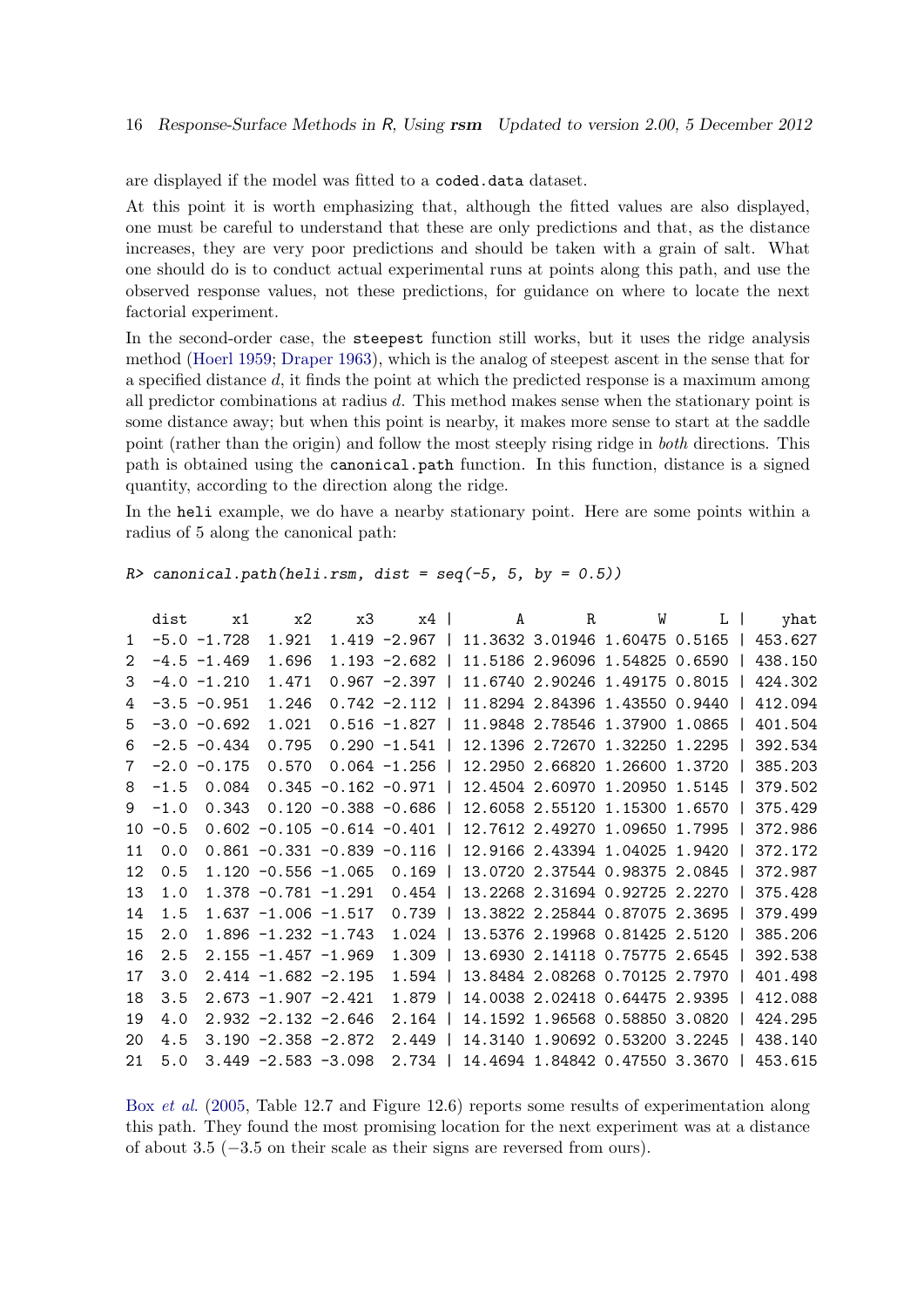## 7. Stationary and rising-ridge situations

Canonical analysis becomes unstable in cases where the matrix B of second-order coefficients is singular or nearly so. As an example, consider the dataset codata provided with rsm and used as an example in Box [et al.](#page-19-5) [\(2005\)](#page-19-5). It comes in coded form, but to relate things to the actual variables, let's add the codings:

```
R> CO = as.coded.data(codata, x1 \degree (Ethanol - 0.2)/0.1, x2 \degree A.F.ratio - 15)
R > names(CO)[3] = "CO.conc"
R> head(CO)
 Ethanol A.F.ratio CO.conc
1 0.1 14 61.9
2 0.1 14 65.6
3 0.2 14 80.9
4 0.2 14 78.0
5 0.3 14 89.7
6 0.3 14 93.8
Data are stored in coded form using these coding formulas ...
x1 " (Ethanol - 0.2)/0.1
x2 ~ A.F.ratio - 15
This is a 3<sup>2</sup> design in one block. We fit a second-order model and obtain the canonical
analysis:
R > CO.rsm = rsm(CO.conc \text{ s}O(x1, x2), data = CO)R> canonical(CO.rsm)
$xs
      x1 x2
-14.81387 15.44149
$eigen
$eigen$values
[1] 0.1868328 -8.8868328
$eigen$vectors
        [,1] [,2]x1 0.6893497 -0.7244288
x2 -0.7244288 -0.6893497
```
Note that the stationary point is at about  $(-15, 15)$  in coded units—very distant from the design center. Also, one eigenvalue is very small relative to the other. rsm now provides a threshold option whereby eigenvalues smaller than the threshold are not used. Note the results when we discard the smaller eigenvalue:

```
R> canonical(CO.rsm, threshold = .2)
```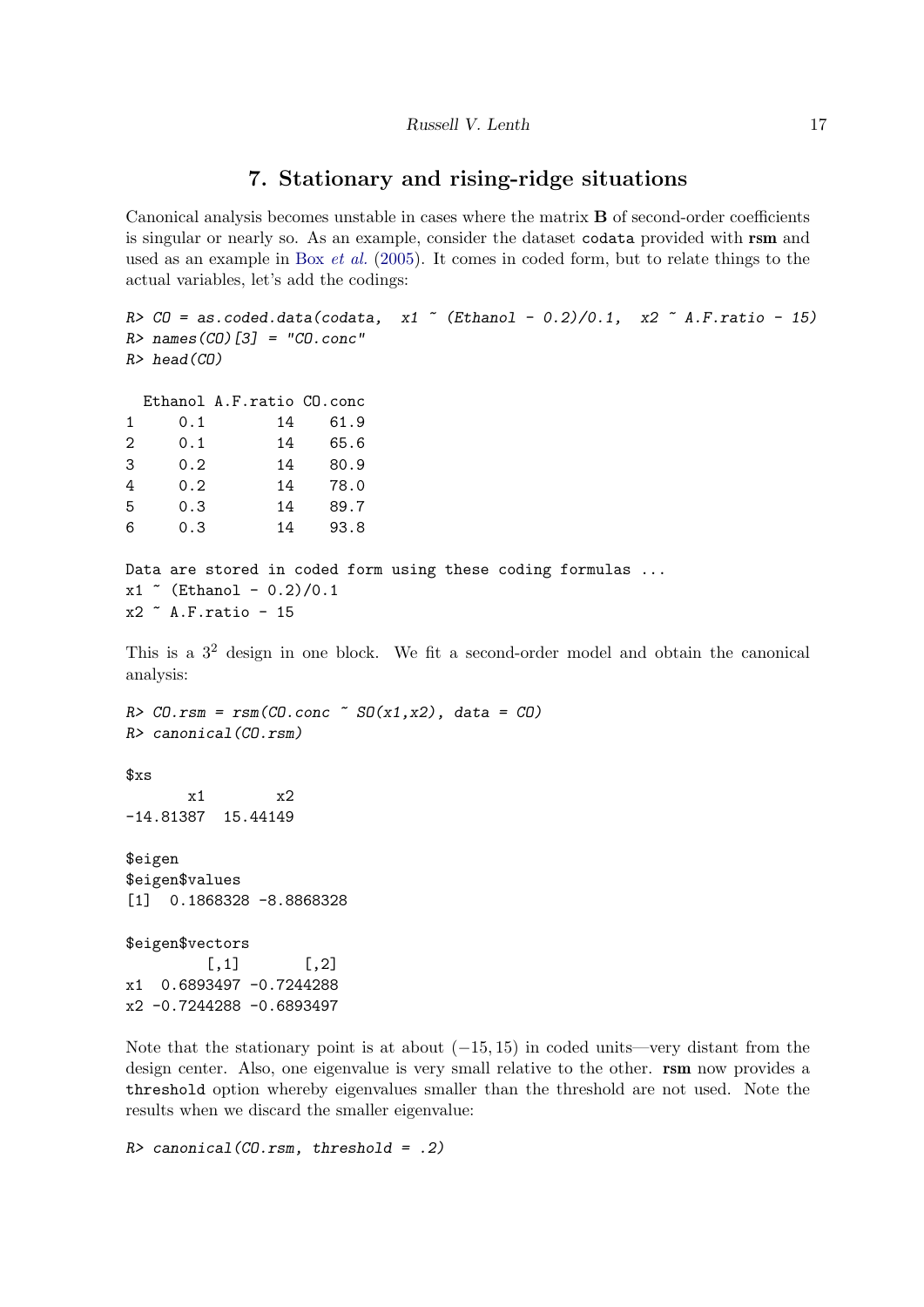

<span id="page-17-0"></span>Figure 3: Fitted response surface for  $CO.rsm$ , and the canonical paths with (blue) and without(red) a threshold. The design region is shown as a green box.

\$xs x1 x2 -0.06302658 -0.05997463 \$eigen \$eigen\$values [1] 0.000000 -8.886833 \$eigen\$vectors  $[,1]$   $[,2]$ x1 0.6893497 -0.7244288 x2 -0.7244288 -0.6893497

This sets the smaller eigenvalue to zero. By ignoring it, the stationary point is  $(-.06, -.06)$  much, much closer to the design center.

The following statements produce an illustrative plot, shown in Figure [3.](#page-17-0)

```
R contour(CO.rsm, x2 \tilde{ } x1, bounds = list(x1=c(-16,2), x2=c(-2,16)),
+ zlim=c(-100,100), col="gray", decode = FALSE)
R > 1ines(c(-1,1,1,-1,-1), c(-1,-1,1,1,-1), col="green") # design region
R> points(x2 \degree x1, data=canonical.path(CO.rsm), col="red", pch=1+6*(dist==0))
R> points(x2 \degree x1, data=canonical.path(CO.rsm, threshold=.2),
+ col="blue", pch=1+6*(dist==0))
```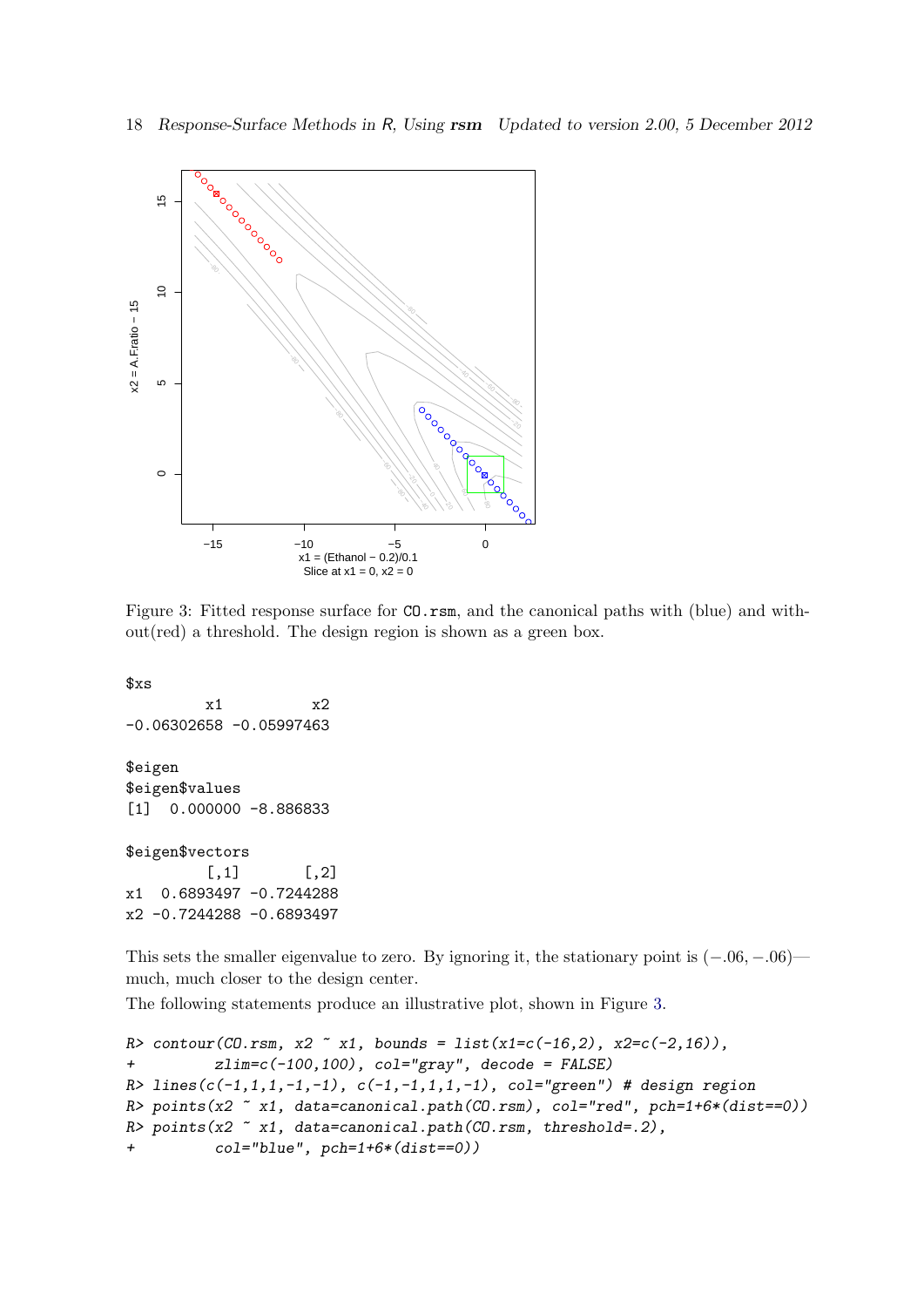It displays the fitted response surface, as well as the results from canonical.path with and without the threshold (blue and red points, respectively). The region of the design is shown as a green box. The stationary point (different symbol) is seen to be a saddle point near the upper-left corner when not thresholded, and near the design center whern thresholded. Otherwise, the canonical paths are much the same but with different origins. Both form a path along the rising ridge that occurs in the vicinity of the design.

It is important to note that the stationary point obtained by thresholding is not really a stationary point, but rather a nearby point that represents a center for the most important canonical directions. In this example, the true stationary point is very distant, and the thresholded stationary point is the nearest place on a rising ridge that emanates from the true stationary point. The thresholded canonical.path results give us a much more usable set of factor settings to explore than the ones without a threshold.

The rest of this section provides some technical backing, in case you're interested. Let **b** and B denote the first and second-order coefficients of the fitted second-order surface, so that the fitted value at a coded point **x** is  $\hat{y}(\mathbf{x}) = b_0 + \mathbf{b}'\mathbf{x} + \mathbf{x}'\mathbf{B}\mathbf{x}$ . The stationary point **x**<sub>s</sub> solves the equation  $2Bx_s + b = 0$ , i.e.,  $x_s = -\frac{1}{2}B^{-1}b$ . The canonical analysis yields the decomposition

$$
\mathbf{B} = \mathbf{U}\mathbf{\Lambda}\mathbf{U}' = \lambda_1\mathbf{u}_1\mathbf{u}'_1 + \lambda_2\mathbf{u}_2\mathbf{u}'_2 + \cdots + \lambda_k\mathbf{u}_k\mathbf{u}'_k
$$

where there are k predictors, the  $\mathbf{u}_j$  form orthonormal columns of U, and the  $\lambda_j$  are the eigenvalues, and  $\mathbf{\Lambda} = \text{diag}(\lambda_1, \lambda_2, \dots, \lambda_k)$ . It also happens to be true that

$$
\mathbf{B}^{-1} = \mathbf{U}\boldsymbol{\Lambda}^{-1}\mathbf{U}' = \tfrac{1}{\lambda_1}\mathbf{u}_1\mathbf{u}_1' + \tfrac{1}{\lambda_2}\mathbf{u}_2\mathbf{u}_2' + \cdots + \tfrac{1}{\lambda_k}\mathbf{u}_k\mathbf{u}_k'
$$

Thus, a really small value of  $\lambda_j$  hardly affects **B**, but has a huge influence on  $\mathbf{B}^{-1}$ .

Now, for some  $m < k$ , let  $\Lambda_{\ast}$  be the  $m \times m$  diagonal matrix with only some subset of m eigenvalues; and let  $U_*$  be the  $k \times m$  matrix with the corresponding  $u_i$ . If we excluded the smallest absolute eigenvalues, then  $B_* = U_* \Lambda_* U'_* \approx B$ . Moreover, by orthogonality,  $U'B =$  $\mathbf{\Lambda} \mathbf{U}'$  and  $\mathbf{U}'_* \mathbf{B} = \mathbf{\Lambda}_* \mathbf{U}'_*$ . The stationary point satisfies  $2\mathbf{Bx} + \mathbf{b} = \mathbf{0}$  so that  $2\mathbf{U}'_* \mathbf{Bx} + \mathbf{U}'_* \mathbf{b} = \mathbf{0}$ . Accordingly, we propose to define a pseudo-stationary point  $\mathbf{x}_*$  such that  $2\mathbf{U}'_*\mathbf{B}\mathbf{x}_*+\mathbf{U}'_*\mathbf{b}=\mathbf{0}$ ; i.e.,  $2\mathbf{\Lambda}_{*}\mathbf{U}'_{*}\mathbf{x}_{*} + \mathbf{U}'_{*}\mathbf{b} = 0.$ 

This comprises m equations in  $k > m$  unknowns. To make it unique, we opt to choose the solution that is closest to the origin; that is, minimize  $x'x$  subject to the constraint that  $2\Lambda_* \mathbf{U}'_* \mathbf{x} + \mathbf{U}'_* \mathbf{b} = 0$ . Using variational methods (Lagrange multipliers), we find that the resulting solution is  $x_* = -\frac{1}{2}U_*\Lambda_*^{-1}U_*'$ b. In other words, we simply exclude some terms corresponding to small  $\lambda_i$  in the above expression for  $\mathbf{B}^{-1}$ . This is the stationary point returned in rsm's canonical and related functions when a threshold is used to exclude some small eigenvalues.

#### 8. Discussion

The current version of rsm provides only the most standard tools for first- and second-order response-surface design and analysis. The package can be quite useful for those standard situations, and it implements many of the analyses presented in textbooks. However, clearly a great deal of work has been done in response-surface methods that is not represented here. Even a quick glance at a review article such as [Myers, Montgomery, Vining, Borror, and](#page-19-11)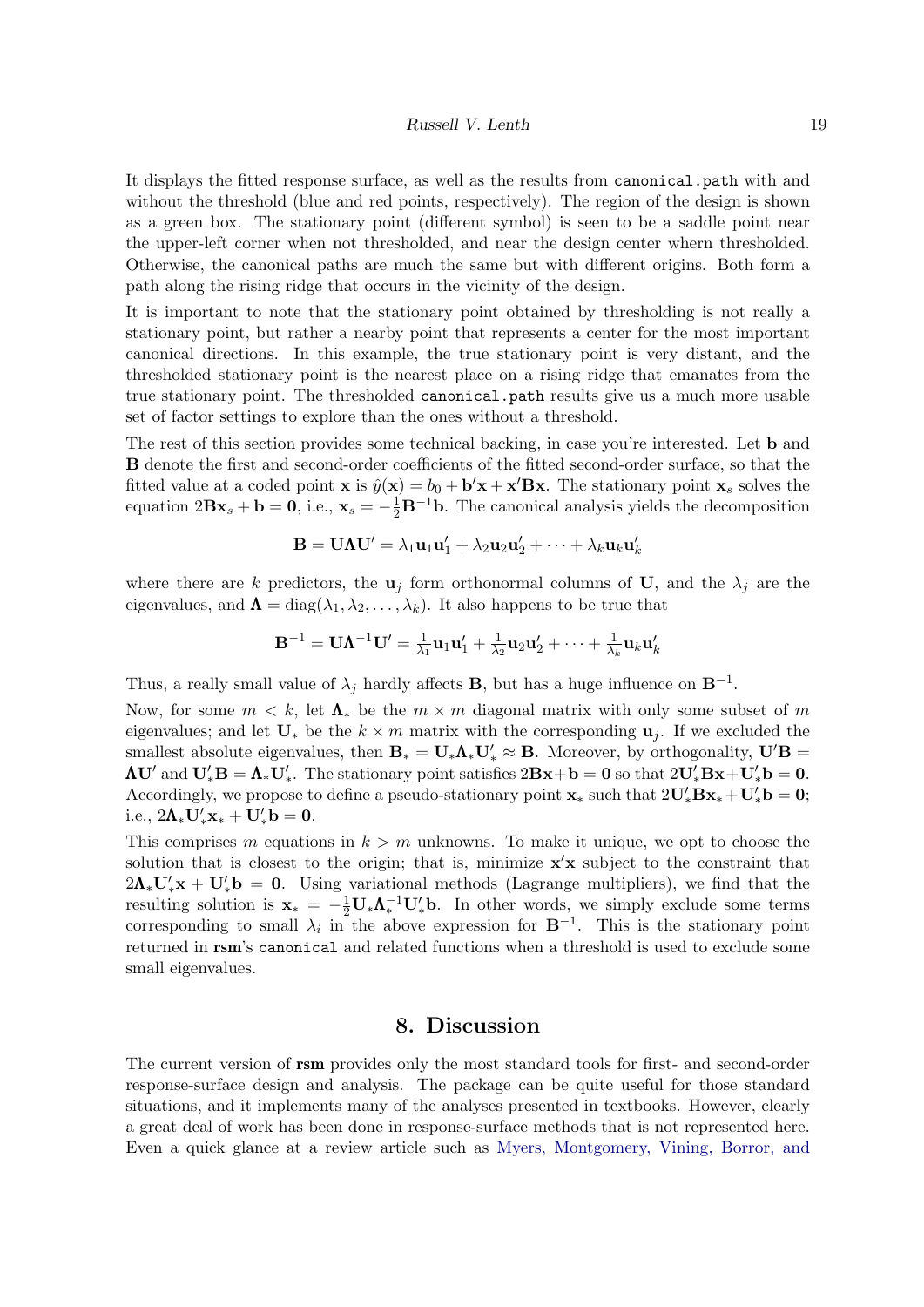[Kowalski](#page-19-11) [\(2004\)](#page-19-11)—or even an older one such as [Hill and Hunter](#page-19-12) [\(1989\)](#page-19-12)—reveals that there is a great deal that could be added to future editions of rsm. There are many other useful designs besides central composites and Box-Behnken designs. We can consider higher-order models or the use of predictor transformations. Mixture designs are not yet provided for. There are important relationships between these methods and robust parameter design, and with computer experiments. The list goes on. However, we now at least have a good collection of basic tools for the R platform, and that is a starting point.

#### References

- <span id="page-19-7"></span>Box GEP, Behnken DW (1960). "Some New Three Level Designs for the Study of Quantitative Variables." Technometrics, 2, 455–475.
- <span id="page-19-2"></span>Box GEP, Draper NR (1987). Empirical Model-Building and Response Surfaces. John Wiley & Sons, New York.
- <span id="page-19-5"></span>Box GEP, Hunter WG, Hunter JS (2005). Statistics for Experimenters: An Introduction to Design, Data Analysis, and Model Building. 2nd edition. John Wiley & Sons, New York.
- <span id="page-19-8"></span>Box GEP, Wilson KB (1951). "On the Experimental Attainment of Optimum Conditions." Journal of the Royal Statistical Society B, 13, 1–45.
- <span id="page-19-10"></span>Draper NR (1963). "'Ridge Analysis' of Response Surfaces." Technometrics, 5, 469–479.
- <span id="page-19-12"></span>Hill WJ, Hunter WG (1989). "A Review of Response Surface Methodology: A Literature Review." Technometrics, 8, 571–590.
- <span id="page-19-9"></span>Hoerl AE (1959). "Optimum Solution of Many Variables Equations." Chemical Engineering Progress, 55, 67–78.
- <span id="page-19-3"></span>Khuri AI, Cornell JA (1996). Responses Surfaces: Design and Analyses. 2nd edition. Marcel Dekker, Monticello, NY.
- <span id="page-19-6"></span>Kuhn M (2009). *desirability: Desirability Function Optimization and Ranking*. R package version 1.02, URL <http://CRAN.R-project.org/package=desirability>.
- <span id="page-19-0"></span>Lenth RV (2009). "Response-Surface Methods in R, Using rsm." Journal of Statistical Soft $ware, 32(7), 1-17. \text{ URL http://www.jstatsoft.org/v32/i07/.}$  $ware, 32(7), 1-17. \text{ URL http://www.jstatsoft.org/v32/i07/.}$  $ware, 32(7), 1-17. \text{ URL http://www.jstatsoft.org/v32/i07/.}$
- <span id="page-19-4"></span>Myers RH, Montgomery DC, Anderson-Cook CM (2009). Response Surface Methodology: Product and Process Optimization Using Designed Experiments. 3nd edition. John Wiley & Sons, New York.
- <span id="page-19-11"></span>Myers RH, Montgomery DC, Vining GG, Borror CM, Kowalski SM (2004). "Response Surface Methodology: A Retrospective and Literature Survey." Journal of Quality Technology, 36, 53–78.
- <span id="page-19-1"></span>R Development Core Team (2009). R: A Language and Environment for Statistical Computing. R Foundation for Statistical Computing, Vienna, Austria. ISBN 3-900051-07-0, URL [http:](http://www.R-project.org/) [//www.R-project.org/](http://www.R-project.org/).